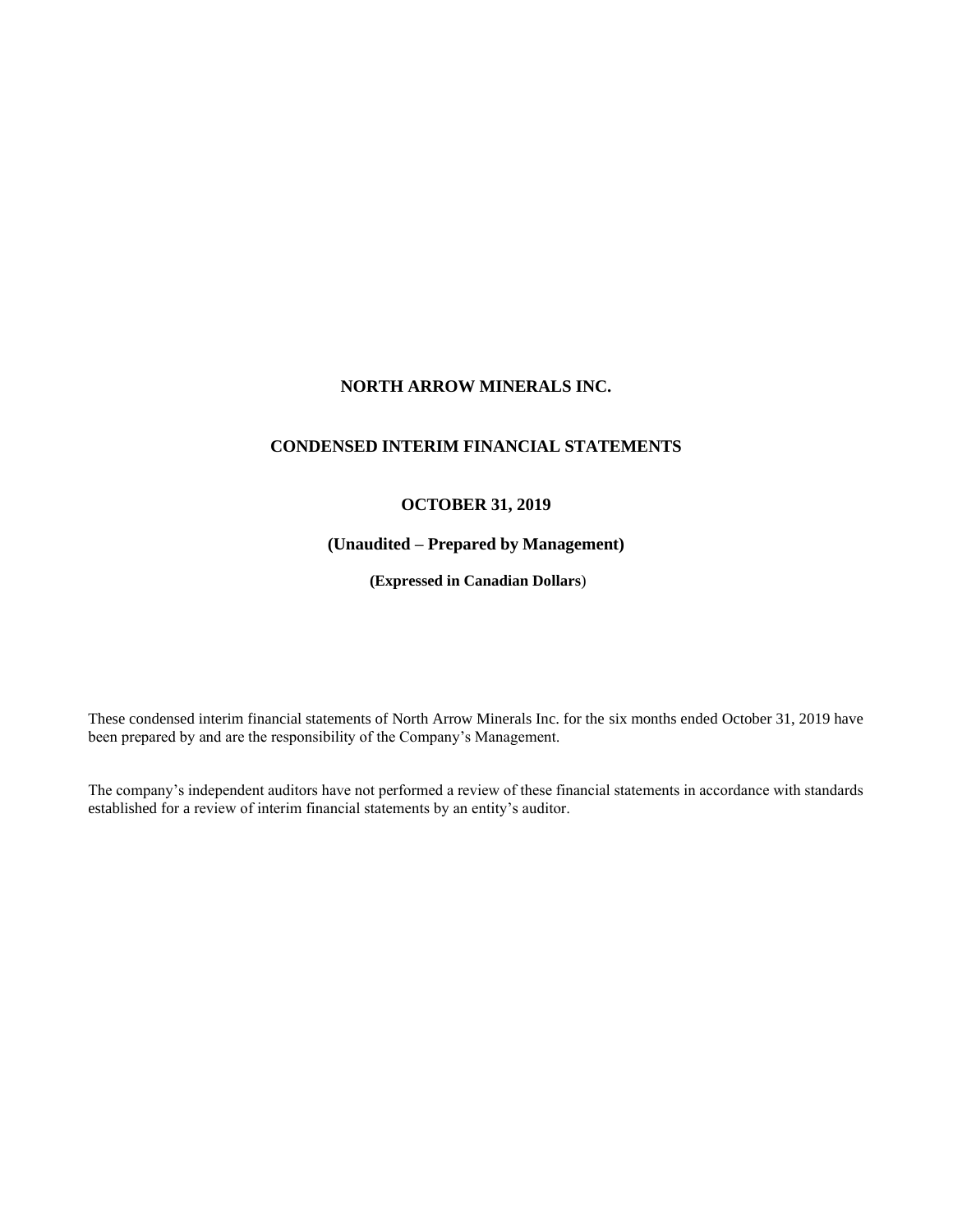## **NORTH ARROW MINERALS INC. CONDENSED INTERIM STATEMENTS OF FINANCIAL POSITION As at October 31, 2019 (Unaudited – Prepared by Management) (Expressed in Canadian Dollars)**

|                                                   | October 31, 2019 |                |    | April 30, 2019 |
|---------------------------------------------------|------------------|----------------|----|----------------|
| <b>ASSETS</b>                                     |                  |                |    |                |
| <b>Current</b>                                    |                  |                |    |                |
| Cash                                              | \$               | 1,114,091      | \$ | 509,085        |
| Receivables (Note 4)                              |                  | 19,757         |    | 4,850          |
| Marketable securities (Note 5)                    |                  | 77,208         |    | 127,500        |
| Prepaid expenses                                  |                  | 57,460         |    | 7,557          |
|                                                   |                  | 1,268,516      |    | 648,992        |
| <b>Equipment</b> (Note 6)                         |                  | 61,662         |    | 70,506         |
| <b>Right of use assets (Note 7)</b>               |                  | 93,976         |    |                |
| <b>Exploration and evaluation assets (Note 8)</b> |                  | 18,978,237     |    | 18,759,917     |
|                                                   | \$               | 20,402,391     | \$ | 19,479,415     |
| <b>LIABILITIES</b>                                |                  |                |    |                |
| <b>Current</b>                                    |                  |                |    |                |
| Accounts payable and accrued liabilities (Note 9) | \$               | 391,626        | \$ | 496,517        |
| Current portion of lease liabilities (Note 7)     |                  | 75,316         |    |                |
|                                                   |                  | 466,942        |    | 496,517        |
| Lease Liabilities (Note 7)                        |                  | 16,926         |    |                |
| <b>SHAREHOLDERS' EQUITY</b>                       |                  |                |    |                |
| Capital stock (Note 10)                           |                  | 37,147,321     |    | 36,097,528     |
| Share-based payment reserve (Note 10)             |                  | 5,207,881      |    | 4,972,654      |
| Deficit                                           |                  | (22, 436, 679) |    | (22,087,284)   |
|                                                   |                  | 19,918,523     |    | 18,982,898     |
|                                                   | \$               | 20,402,391     | \$ | 19,479,415     |

## **Nature and continuance of operations (Note 1)**

### **Approved and authorized on behalf of the Board on December 19, 2019:**

| "D. Grenville Thomas" | Director | "Blair Murdoch" | Director |
|-----------------------|----------|-----------------|----------|
|                       |          |                 |          |

The accompanying notes are an integral part of these financial statements.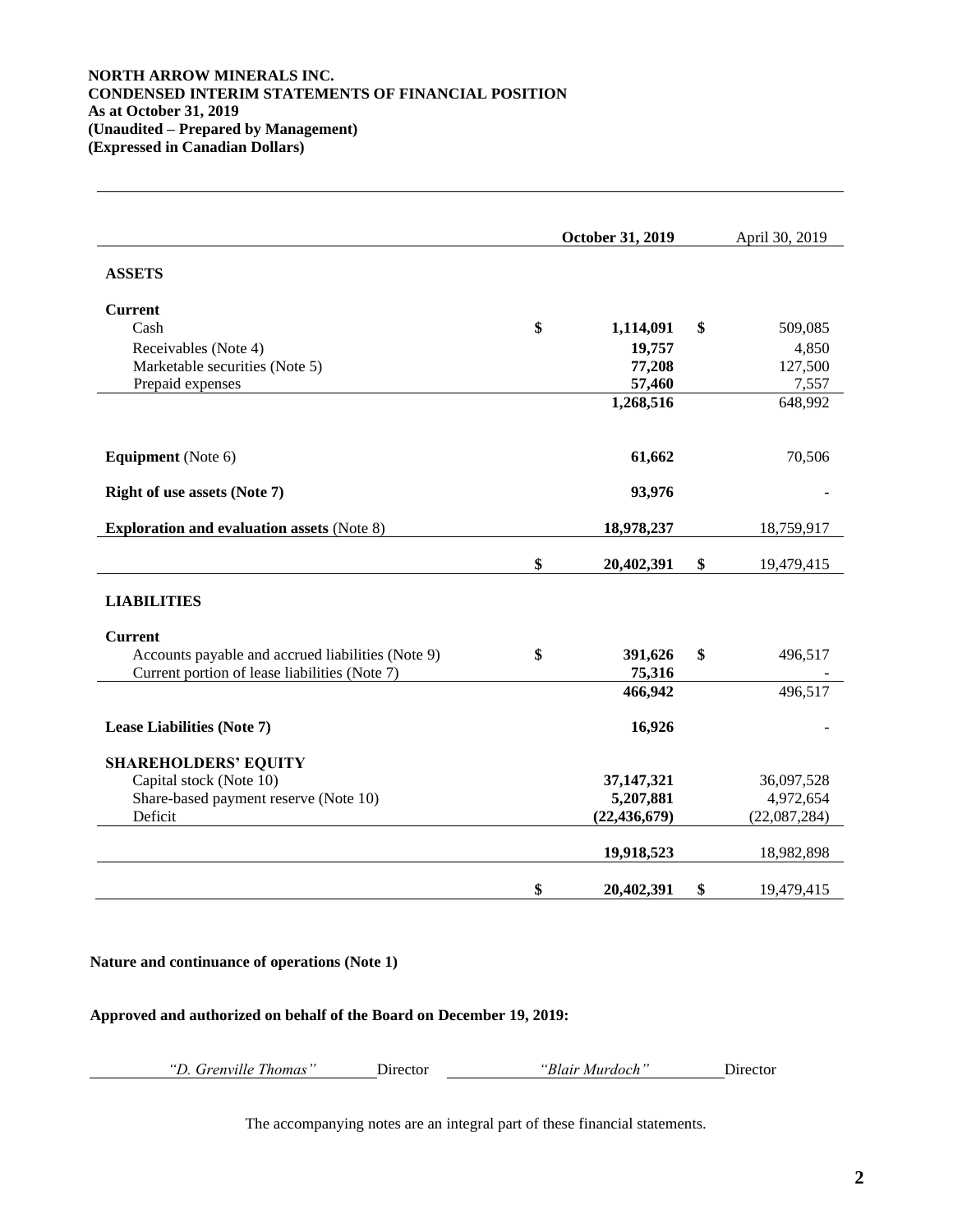# **NORTH ARROW MINERALS INC. CONDENSED INTERIM STATEMENTS OF LOSS AND COMPREHENSIVE LOSS For the Three and Six Months Ended October 31, 2019 (Unaudited – Prepared by Management)**

**(Expressed in Canadian Dollars)**

|                                                                                                                                                                               | <b>Three</b><br><b>Months</b><br><b>Ended</b><br><b>October</b><br>31, 2019 | Three<br>Months<br>Ended<br>October<br>31, 2018 | <b>Six</b><br><b>Months</b><br><b>Ended</b><br>October<br>31, 2019 | <b>Six</b><br>Months<br>Ended<br>October<br>31, 2018 |
|-------------------------------------------------------------------------------------------------------------------------------------------------------------------------------|-----------------------------------------------------------------------------|-------------------------------------------------|--------------------------------------------------------------------|------------------------------------------------------|
| Advertising, promotion and travel<br>Consulting (Note 11)<br>Depreciation                                                                                                     | \$<br>8,891<br>4,500<br>22,323                                              | \$<br>27,270<br>4,500<br>3,733                  | \$<br>22,825<br>10,260<br>44,646                                   | \$<br>73,949<br>9,000<br>7,466                       |
| Office, miscellaneous and rent (Note 11)<br>Professional fees                                                                                                                 | 31,302<br>3,889                                                             | 29,596<br>1,100                                 | 44,382<br>3,889                                                    | 56,342<br>6,302                                      |
| Property investigation costs<br>Regulatory and filing fees                                                                                                                    | 3,822<br>517                                                                | 1,081<br>2,078                                  | 15,989<br>5,016                                                    | 12,830<br>6,203                                      |
| Salaries and benefits (Note 11)                                                                                                                                               | 74,993                                                                      | 77,993                                          | 169,792                                                            | 150,072                                              |
| Share-based compensation (Note 10)                                                                                                                                            | 16,149<br>(166, 386)                                                        | 85,220<br>(232, 571)                            | 56,184<br>(372, 983)                                               | 518,214<br>(840, 378)                                |
| Interest, foreign exchange and other<br>income<br>Recovery of exploration and evaluation<br>assets<br>Gain (Loss) on marketable securities<br>Other income – deferred premium | 2,529<br>(4,292)<br>(1,763)                                                 | 2,048<br>25,000<br>27,000<br>173,105<br>227,153 | 3,299<br>20,289<br>23,588                                          | 3,274<br>25,000<br>(6,667)<br>273,441<br>295,048     |
| Net and comprehensive (loss) for the<br>period                                                                                                                                | \$<br>(168, 149)                                                            | \$<br>(5, 418)                                  | \$<br>(349, 395)                                                   | \$<br>(545, 330)                                     |
| Basic and diluted loss per share                                                                                                                                              | \$<br>(0.00)                                                                | \$<br>(0.00)                                    | (0.00)                                                             | \$<br>(0.01)                                         |
| Weighted average number of common<br>shares                                                                                                                                   | 110,676,744                                                                 | 92,772,458                                      | 101,821,907                                                        | 88,257,046                                           |

The accompanying notes are an integral part of these financial statements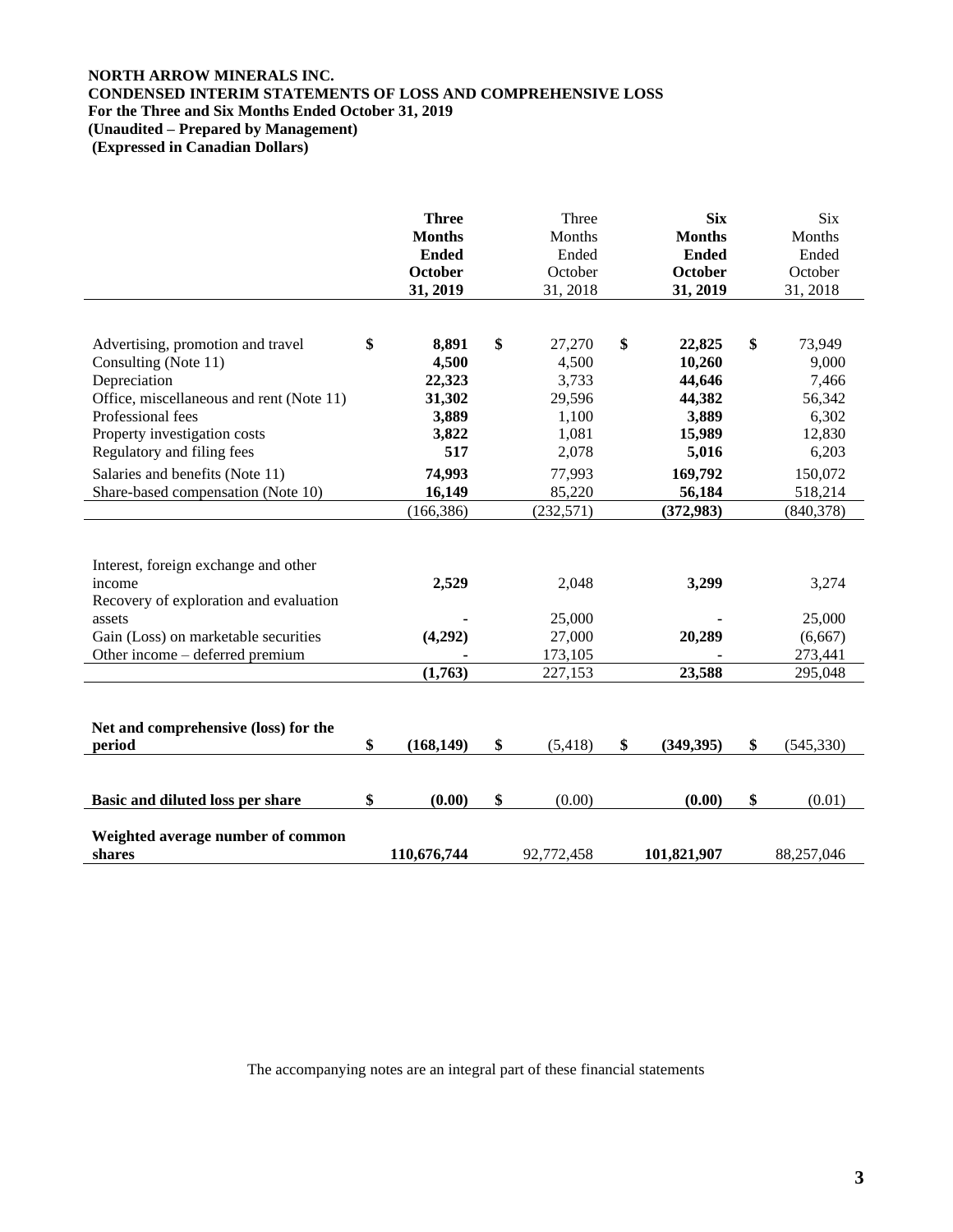## **NORTH ARROW MINERALS INC. CONDENSED INTERIM STATEMENTS OF CASH FLOWS For the Six Months Ended October 31, 2019 (Unaudited – Prepared by Management) (Expressed in Canadian Dollars)**

|                                                                                                                                                    | October 31, 2019                    | October 31, 2018           |
|----------------------------------------------------------------------------------------------------------------------------------------------------|-------------------------------------|----------------------------|
| <b>CASH FLOWS FROM OPERATING ACTIVITIES</b>                                                                                                        |                                     |                            |
| Loss for the period                                                                                                                                | \$ (349,395)                        | \$ (545,330)               |
| Items not involving cash:                                                                                                                          |                                     |                            |
| Depreciation                                                                                                                                       | 44,646                              | 7,466                      |
| Share-based compensation                                                                                                                           | 56,184                              | 518,214                    |
| Recovery of exploration and evaluation assets                                                                                                      |                                     | (25,000)                   |
| Loss (gain) on marketable securities                                                                                                               | (20, 289)                           | 6,667                      |
| Other income – deferred premium                                                                                                                    |                                     | (273, 441)                 |
| Finance cost                                                                                                                                       | 2,500                               |                            |
| Changes in non-cash working capital items:                                                                                                         |                                     |                            |
| Receivables                                                                                                                                        | (14,907)                            | 7,780                      |
| Prepaid expenses                                                                                                                                   | (49,903)                            | (3,279)                    |
| Accounts payable and accrued liabilities                                                                                                           | (25, 449)                           | (30, 625)                  |
|                                                                                                                                                    | (356, 613)                          | (337,548)                  |
| <b>CASH FLOWS FROM INVESTING ACTIVITIES</b><br>Expenditures on exploration and evaluation assets, net<br>Proceeds on sale of marketable securities | (297,762)<br>70,581<br>(227, 181)   | (2,052,892)<br>(2,052,892) |
|                                                                                                                                                    |                                     |                            |
| <b>CASH FLOWS FROM FINANCING ACTIVITIES</b><br>Proceeds from a private placement<br>Share issuance costs<br>Repayment of lease liabilities         | 1,253,300<br>(24, 464)<br>(40, 036) | 3,128,892<br>(90, 169)     |
|                                                                                                                                                    |                                     |                            |
|                                                                                                                                                    | 1,188,800                           | 3,038,723                  |
| Change in cash during the period                                                                                                                   | 605,006                             | 648,283                    |
| Cash, beginning of the period                                                                                                                      | 509,085                             | 774,951                    |
| Cash, end of the period                                                                                                                            | \$<br>1,114,091                     | \$<br>1,423,234            |
| Cash paid during the period for interest                                                                                                           | \$                                  | \$                         |
|                                                                                                                                                    |                                     |                            |
| Cash paid during the period for income taxes                                                                                                       | \$                                  | \$                         |

**Supplemental disclosure with respect to cash flows (Note 12)**

The accompanying notes are an integral part of these financial statements.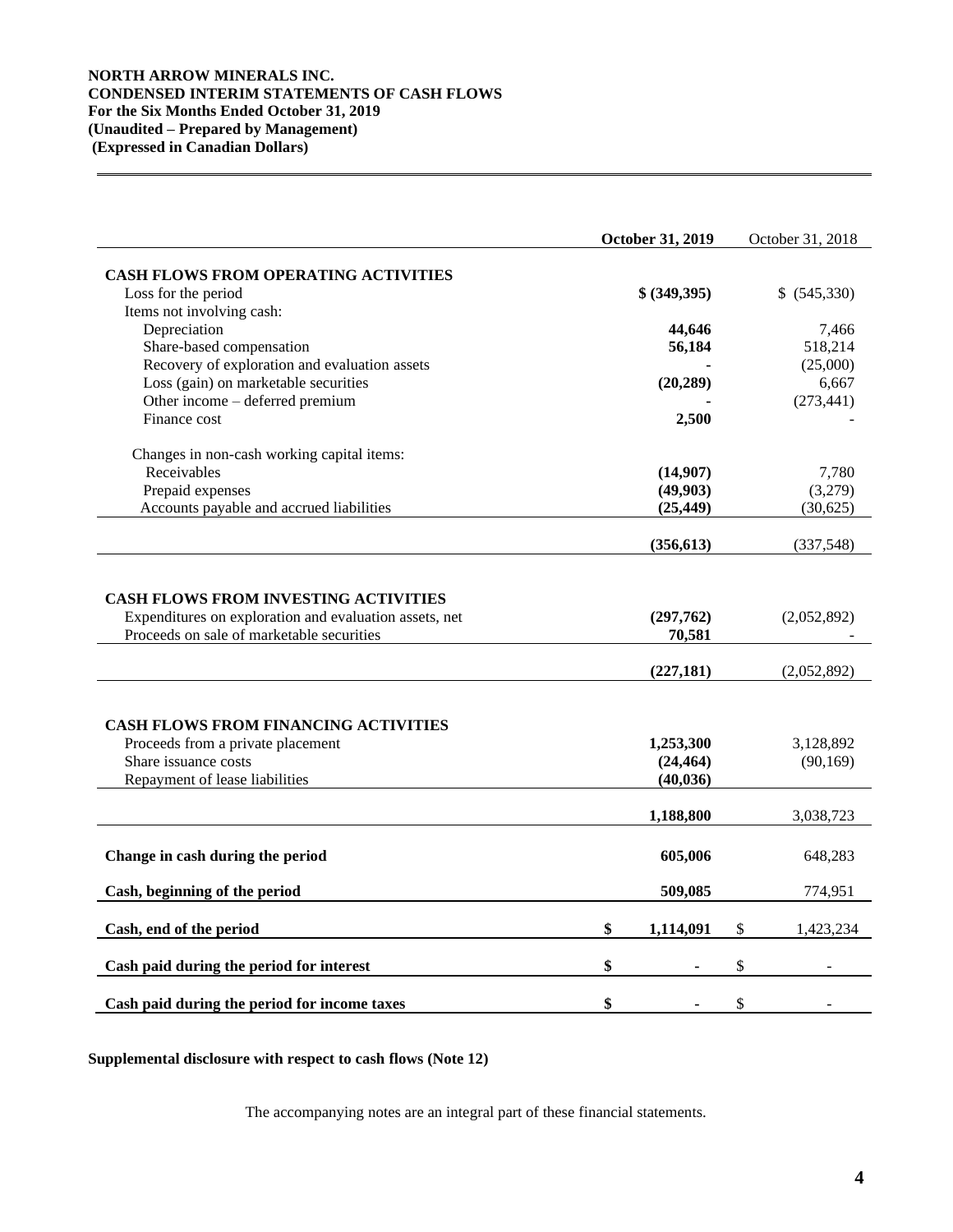# **NORTH ARROW MINERALS INC. CONDENSED INTERIM STATEMENTS OF CHANGES IN EQUITY (Unaudited – Prepared by Management**

**(Expressed in Canadian Dollars)**

|                                                                               | Number of<br><b>Shares</b> | <b>Capital Stock</b>                      | Share-<br>based<br>payment<br>reserve | <b>Investment</b><br>revaluation<br>reserve                                      | <b>Deficit</b>             | <b>Total</b>                      |
|-------------------------------------------------------------------------------|----------------------------|-------------------------------------------|---------------------------------------|----------------------------------------------------------------------------------|----------------------------|-----------------------------------|
| Balance, April 30, 2018<br>Reclassification on adoption<br>of IFRS 9          | 76,155,741                 | \$33,362,855<br>$\overline{\phantom{a}}$  | \$4,256,791                           | (50,000)<br>\$<br>50,000                                                         | (20, 576, 532)<br>(50,000) | \$16,993,114<br>518,214           |
| Share-based compensation<br>Net loss<br>Private placement - net               | 16,616,717                 | $\qquad \qquad \blacksquare$<br>2,734,673 | 518,214                               | $\overline{\phantom{a}}$<br>$\overline{\phantom{a}}$<br>$\overline{\phantom{a}}$ | (545,330)                  | (545, 330)<br>2,734,673           |
| Balance, October 31, 2018                                                     | 92,772,458                 | 36,097,528<br>\$                          | \$4,775,005                           | \$<br>$\overline{\phantom{a}}$                                                   | (21, 171, 862)<br>\$       | \$19,700,671                      |
| Balance, April 30, 2019                                                       | 92,772,458                 | \$36,097,528                              | \$4,972,654                           | \$<br>٠                                                                          | \$ (22,087,284)            | \$18,982,898                      |
| <b>Share-based compensation</b><br><b>Net loss</b><br>Private placement - net | 17,904,286                 | 1,049,793                                 | 56,184<br>179,043                     | ۰<br>٠<br>٠                                                                      | (349, 395)                 | 56,184<br>(349, 395)<br>1,228,836 |
| Balance, October 31, 2019                                                     | 110,676,744                | \$37,147,321                              | \$5,207,881                           | \$<br>$\blacksquare$                                                             | \$ (22,436,679)            | \$19,918,523                      |

The accompanying notes are an integral part of these financial statements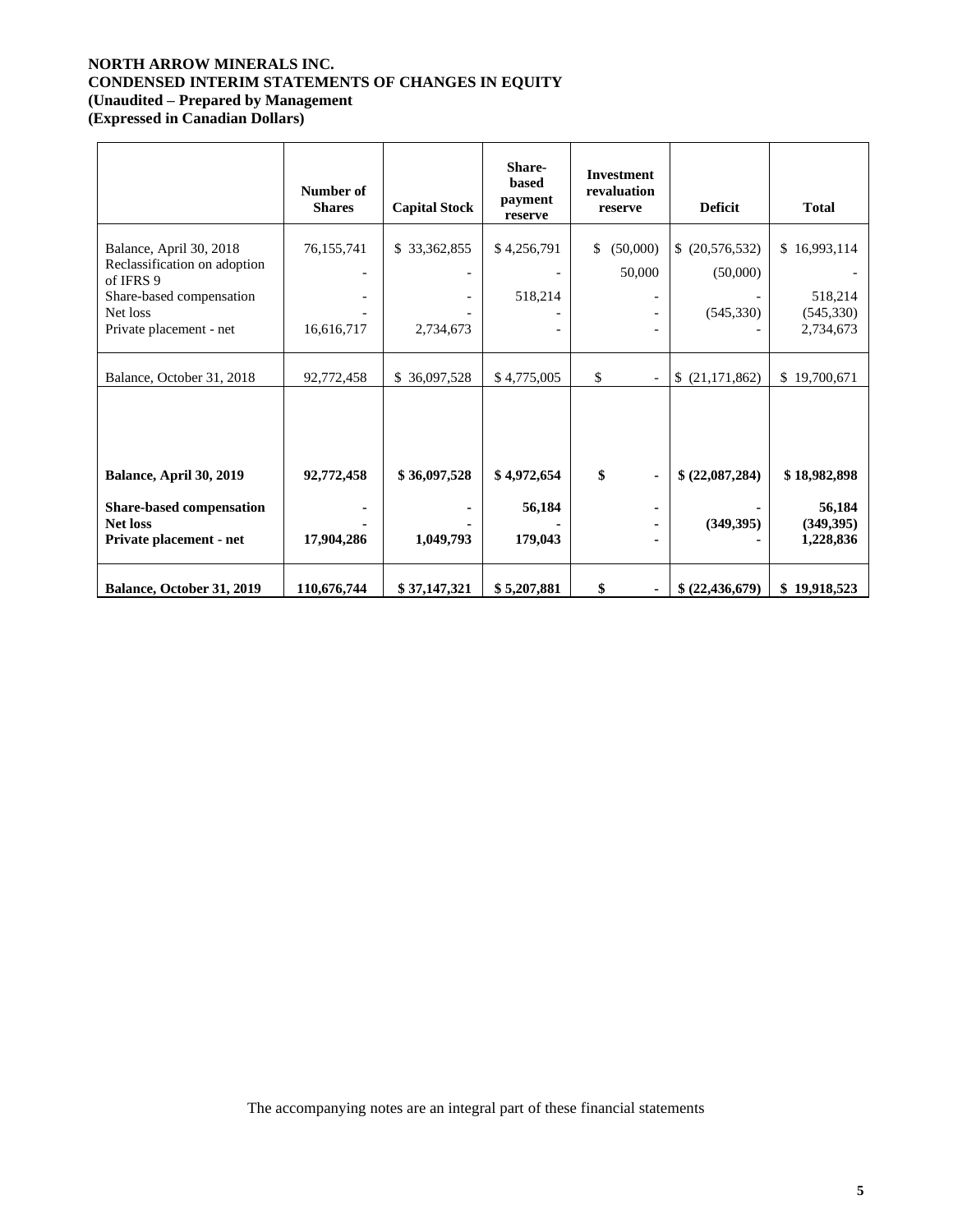## **1. NATURE AND CONTINUANCE OF OPERATIONS**

North Arrow Minerals Inc. (the "Company") is incorporated federally under the laws of the Canada Business Corporations Act ("CBCA").

The financial statements of the Company are presented in Canadian dollars, which is the functional currency of the Company.The Company trades on the TSX Venture Exchange (TSXV – NAR) and its registered office address is Ste. #960-789 West Pender Street, Vancouver, BC, Canada V6C 1H2.

The Company's principal business activity is the acquisition and exploration of exploration and evaluation assets. To date, the Company has not generated significant revenues from operations and is considered to be in the exploration stage.

These financial statements have been prepared on a going concern basis which assumes the Company will be able to realize its assets and discharge its liabilities in the normal course of business for the foreseeable future. At October 31, 2019, the Company had an accumulated deficit of \$22,436,679 (April 30, 2019 - \$22,087,284), incurred ongoing losses and has no source of recurring revenue. These material uncertainties may cast significant doubt upon the Company's ability to continue as a going concern. These financial statements do not reflect the adjustments to the carrying values of assets and liabilities, the reported amounts of expenses and the classification of statement of financial position items if the going concern assumption was inappropriate. These adjustments could be material.

The Company's continuation as a going concern is dependent on the successful results from its mineral property exploration activities, its ability to reduce or defer discretionary expenditures and its continued ability to raise equity capital or borrowings sufficient to meet current and future obligations.

## **2. BASIS OF PRESENTATION**

### **a) Statement of compliance**

These financial statements have been prepared in accordance with International Financial Reporting Standards ("IFRS") as issued by the International Accounting Standards Board ("IASB") and interpretations of the International Financial Reporting Interpretations Committee ("IFRIC") and specifically with IAS 34, Interim Financial Reporting. The accounting policies applied in preparation of these financial statements are consistent with those applied and disclosed in the Company's financial statements for the year ended April 30, 2019, save for the adoption of IFRS 16 as outlined below. These financial statements are presented in Canadian dollars unless otherwise noted.

### **b) Historical cost**

These financial statements have been prepared on a historical cost basis except for certain financial instruments measured at fair value.

### **c) Change in accounting policy – Leases**

On May 1, 2019, the Company adopted IFRS 16 - Leases ("IFRS 16"), which is effective for annual periods on or after January 1, 2019. This new standard eliminates the classification of leases as either operating or financing leases and requires the lessee to recognize assets and liabilities for all significant leases with a term of longer than 12 months.

The Company has analyzed its contracts and determined that the significant lease agreements in place relate to the Company's office space and office equipment. The Company has applied the exemptions in IFRS 16 for low value leases and leases that end within 12 months. Mineral leases held by the Company are exempt from the provisions of IFRS 16.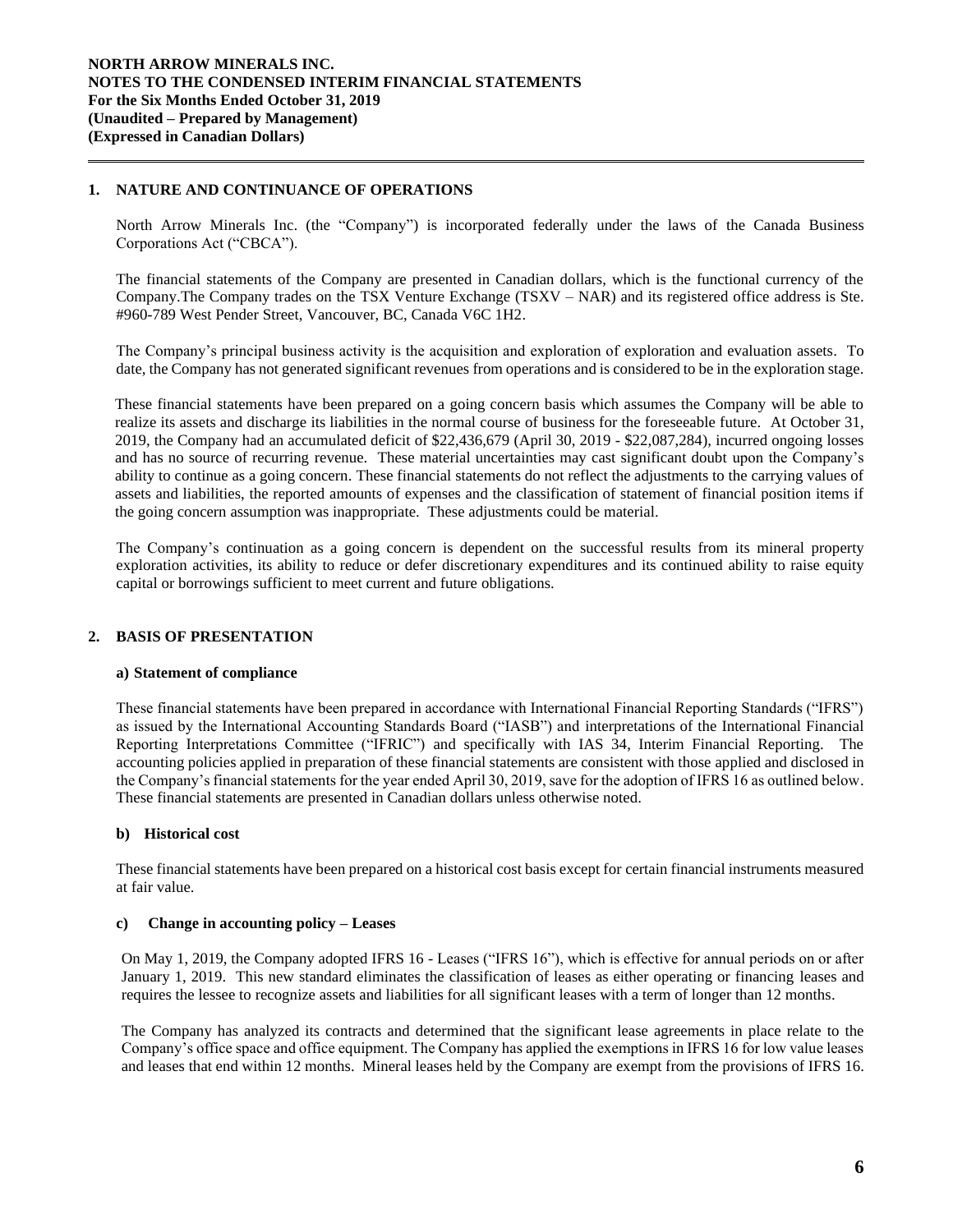### **2. BASIS OF PRESENTATION**

### **c) Change in accounting policy – Leases - continued**

The Company adopted IFRS 16 using the modified retrospective application method where comparatives are not restated. On adoption of IFRS 16, the Company recognized right-of-use assets and related lease liabilities of \$129,778. The lease liabilities were initially measured at the present value of the lease payments discounted using the Company's estimated incremental borrowing rate, rather that the interest rates implicit in the leases as those rates could not be readily determined. Each lease payment is allocated between the lease liability and the finance cost. The finance cost is charged to profit or loss using the effective interest method.

The right-of-use assets comprise the initial measurement of the corresponding lease liabilities and any direct costs. They are subsequently measured at cost less depreciation and any impairment losses. Right-of-use assets are depreciated over the shorter of the asset's useful life and the lease term on a straight-line basis.

### **d) Significant accounting judgments, estimates and assumptions**

The preparation of financial statements in conformity with IFRS requires management to make certain estimates, judgments and assumptions that affect the reported amounts of assets and liabilities at the date of the financial statements and the reported revenues and expenses during this period.

Although management uses historical experiences and its best knowledge of the amount, events or actions to form the basis for judgments and estimates, actual results may differ from these estimates.

The most significant accounts that require estimates as the basis for determining the stated amounts include the recoverability of exploration and evaluation assets and the valuations for share-based payments, marketable securities, deferred premiums, deferred tax amounts, right of use assets and lease liabilities.

Critical judgments exercised in applying accounting policies that have the most significant effect on the amounts recognized in the financial statements are as follows:

(i) Economic recoverability and the probability of future benefits of exploration and evaluation costs*.* 

Management has determined that exploration, evaluation and related costs incurred which were capitalized may have future economic benefits and may be economically recoverable. Management uses several criteria in its assessments of economic recoverability and the probability of future economic benefits including geologic and other technical information, history of conversion of mineral deposits with similar characteristics to its own properties to proven and probable mineral reserves, the quality and capacity of existing infrastructure facilities, evaluation of permitting and environmental issues and local support for the project.

- (ii) Valuation of share-based payments and warrants recorded as marketable securities The Company uses the Black-Scholes Option Pricing Model for valuation of share-based payments and warrants recorded as marketable securities. Option pricing models require the input of subjective assumptions including expected price volatility, interest rates and forfeiture rate. Changes in the input assumptions can materially affect the fair value estimate and Company's earnings and equity reserves.
- (iii) Income taxes

In assessing the probability of realizing income tax assets, management makes estimates related to expectations of future taxable income, applicable tax opportunities, expected timing of reversals of existing temporary differences and the likelihood that tax positions taken will be sustained upon examination by applicable tax authorities. In making its assessments, management gives additional weight to positive and negative evidence that can be objectively verified.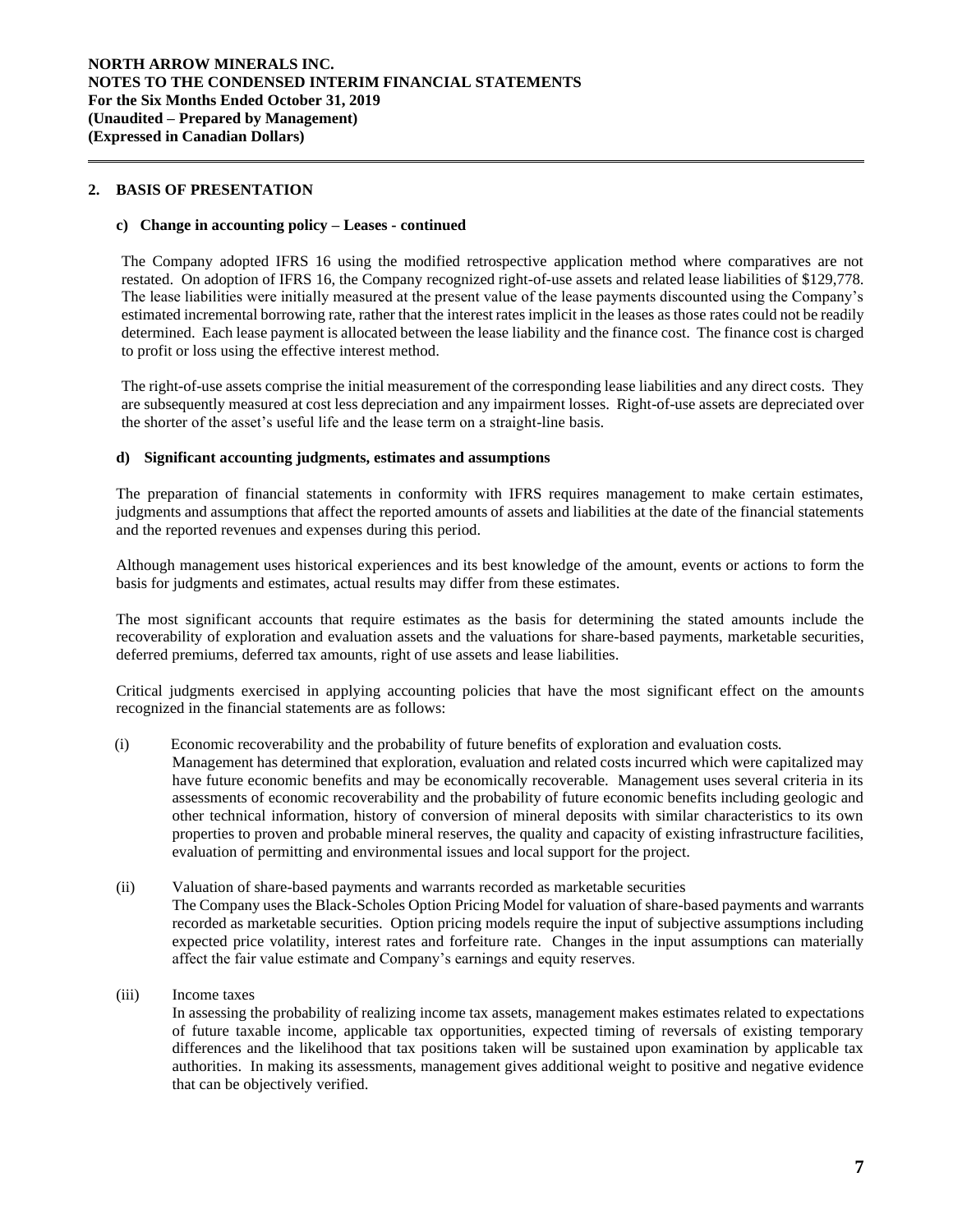## **2. BASIS OF PRESENTATION – continued**

### **d) Significant accounting judgments, estimates and assumptions** *-* **continued**

- iv) Valuation of deferred premiums and flow-through shares On issuance the Company bifurcates the flow-through share into a flow-through share premium liability based on the estimated premium the investor pays for the flow through share and share capital. When qualifying expenses are incurred the Company derecognizes the liability and the premium is recognized as other income.
- v) Valuation of marketable securities Marketable securities are valued at fair market value based on quoted prices in active markets. Changes in market prices can materially affect the fair value estimate and the Company's earnings.
- vi) Valuation of right of use assets and related liabilities

Lease liabilities are initially measured at the present value of the lease payments discounted using the Company's estimated incremental borrowing rate or the interest rates implicit in the lease. Lease payment are allocated between the lease liability and the finance cost. The finance cost is charged to profit or loss using the effective interest method.

The right-of-use assets are initially measured at cost or the corresponding lease liability plus direct costs. They are subsequently measured at cost less depreciation and any impairment losses. Right-of-use assets are depreciated over the shorter of the asset's useful life and the lease term on a straight-line basis.

### **e) New accounting pronouncements**

- i) The IASB has issued several new standards and amendments which have been adopted by the Company. Each of the new standards is effective for annual periods beginning on or after January 1, 2019. The adoption of the standards and amendments did not have a material effect on the financial statements other than as disclosed in Note 2 c).
- ii) Certain pronouncements were issued by the IASB or IFRIC but are not yet effective as at October 31, 2019. The Company intends to adopt these standards and interpretations when they become effective.

## **3. FINANCIAL INSTRUMENTS AND RISK MANAGEMENT**

Financial instruments measured at fair value are classified into one of three levels in the fair value hierarchy according to the relative reliability of the inputs used to estimate the fair values. The three levels of the fair value hierarchy are:

- Level 1 Unadjusted quoted prices in active markets for identical assets or liabilities;
- Level 2 Inputs other than quoted prices that are observable for the asset or liability either directly or indirectly; and
- Level 3 Inputs that are not based on observable market data.

The Company's financial instruments consist of cash, marketable securities, receivables and accounts payable and accrued liabilities. Cash is carried at fair value using a Level 1 fair value measurement. The carrying value of receivables and accounts payable and accrued liabilities approximate their fair values due to their immediate or short-term maturity. Marketable securities consisting of common shares are recorded at fair value based on the quoted market prices in active markets at the reporting date, which is consistent with Level 1 of the fair value hierarchy**.** Marketable securities consisting of warrants are recorded at fair value based on a Black Scholes pricing model consistent with Level 3 of the fair value hierarchy.

The Company is exposed to a variety of financial risks by virtue of its activities, including credit risk, interest rate risk, liquidity risks, foreign currency risk, and equity market risk. The Company's objective with respect to risk management is to minimize potential adverse effects on the Company's financial performance. The Board of Directors provides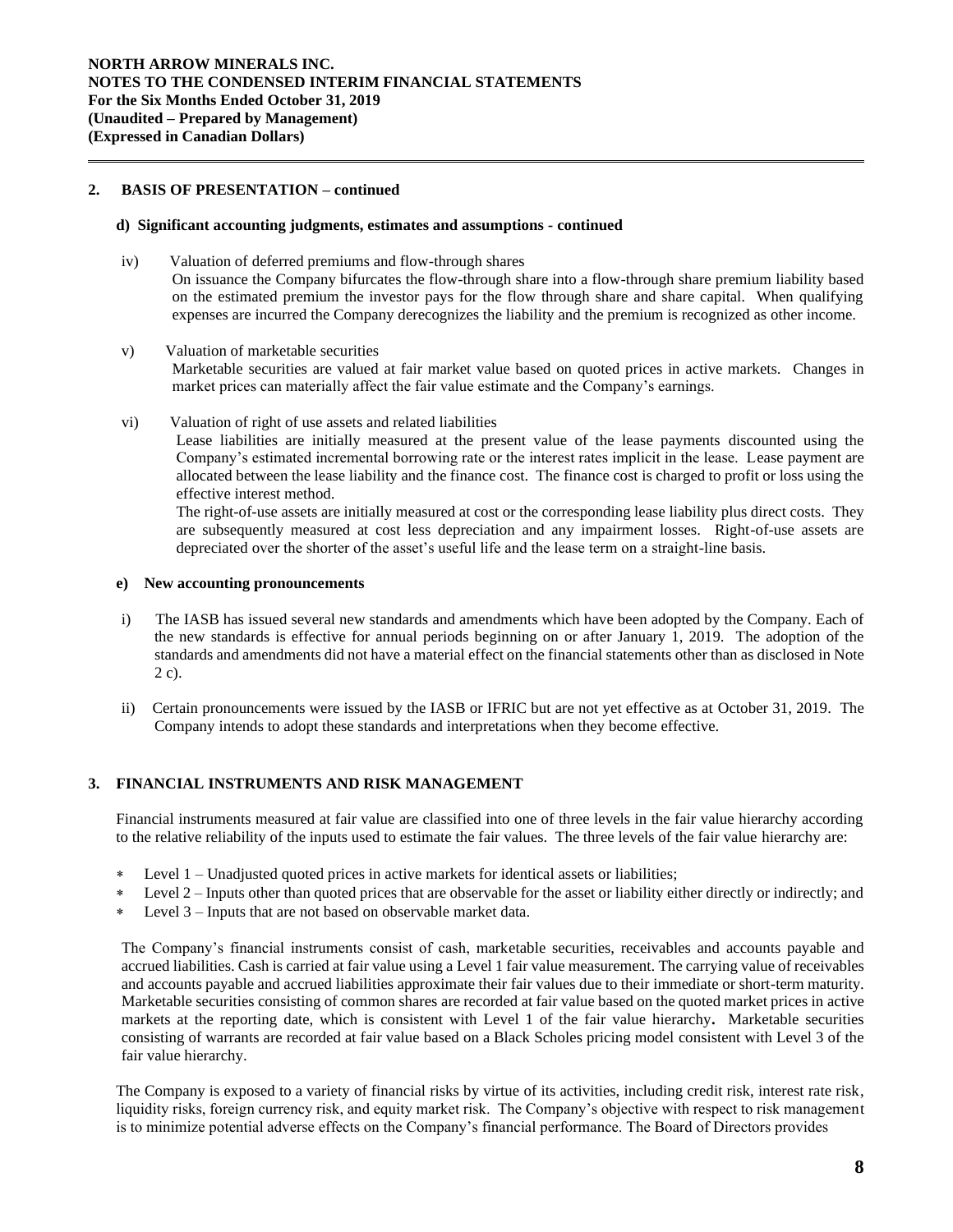## **3. FINANCIAL INSTRUMENTS AND RISK MANAGEMENT - continued**

direction and guidance to management with respect to risk management. Management is responsible for establishing controls and procedures to ensure that financial risks are mitigated to acceptable levels.

### Credit risk

Credit risk is the risk of financial loss to the Company if a counter-party to a financial instrument fails to meet its contractual obligations. The Company manages credit risk by investing its excess cash in short-term investments with investment grade ratings, issued by a Canadian chartered bank. The Company's receivables consist primarily of sales tax receivables due from the federal government and receivables from companies with which the Company has exploration agreements or options. The maximum exposure to credit risk at the reporting date is the carrying value of the Company's receivables and cash.

### Interest rate risk

Interest rate risk is the risk that the fair value or future cash flows of a financial instrument will fluctuate because of changes in market interest rates. Financial assets and liabilities with variable interest rates expose the Company to interest rate risk with respect to its cash flow. It is management's opinion that the Company is not exposed to significant interest rate risk.

### Liquidity risk

Liquidity risk is the risk that the Company will not be able to meet its obligations as they become due. The Company's ability to continue as a going concern is dependent on management's ability to raise the funds required through future equity financings, asset sales or exploration option agreements, or a combination thereof. The Company has no regular cash flow from its operating activities. The Company manages its liquidity risk by forecasting cash flow requirements for its planned exploration and corporate activities and anticipating investing and financing activities. Management and the Board of Directors are actively involved in the review, planning and approval of annual budgets and significant expenditures and commitments. Failure to realize additional funding could cast significant doubt on the Company's ability to continue as a going concern. As at October 31, 2019, the Company had cash of \$1,114,091 (April 30, 2019 - \$509,085) available to settle current liabilities of \$466,942 (April 30, 2019 - \$496,517).

### Foreign currency risk

The Company's activities are within Canada and accordingly the Company is not subject to significant foreign currency risk.

### Equity market risk

The Company is exposed to equity price risk arising from its marketable securities, which are classified as fair value through profit (loss). The Company plans to sell its marketable securities as market conditions permit, or as is required to finance the Company's operations from time-to-time.

## **4. RECEIVABLES**

|                                          | October 31, 2019 | April 30, 2019 |
|------------------------------------------|------------------|----------------|
| HST/GST receivables<br>Other receivables | 17.936<br>1,821  | 4,582<br>268   |
|                                          | 19,757           | 4,850          |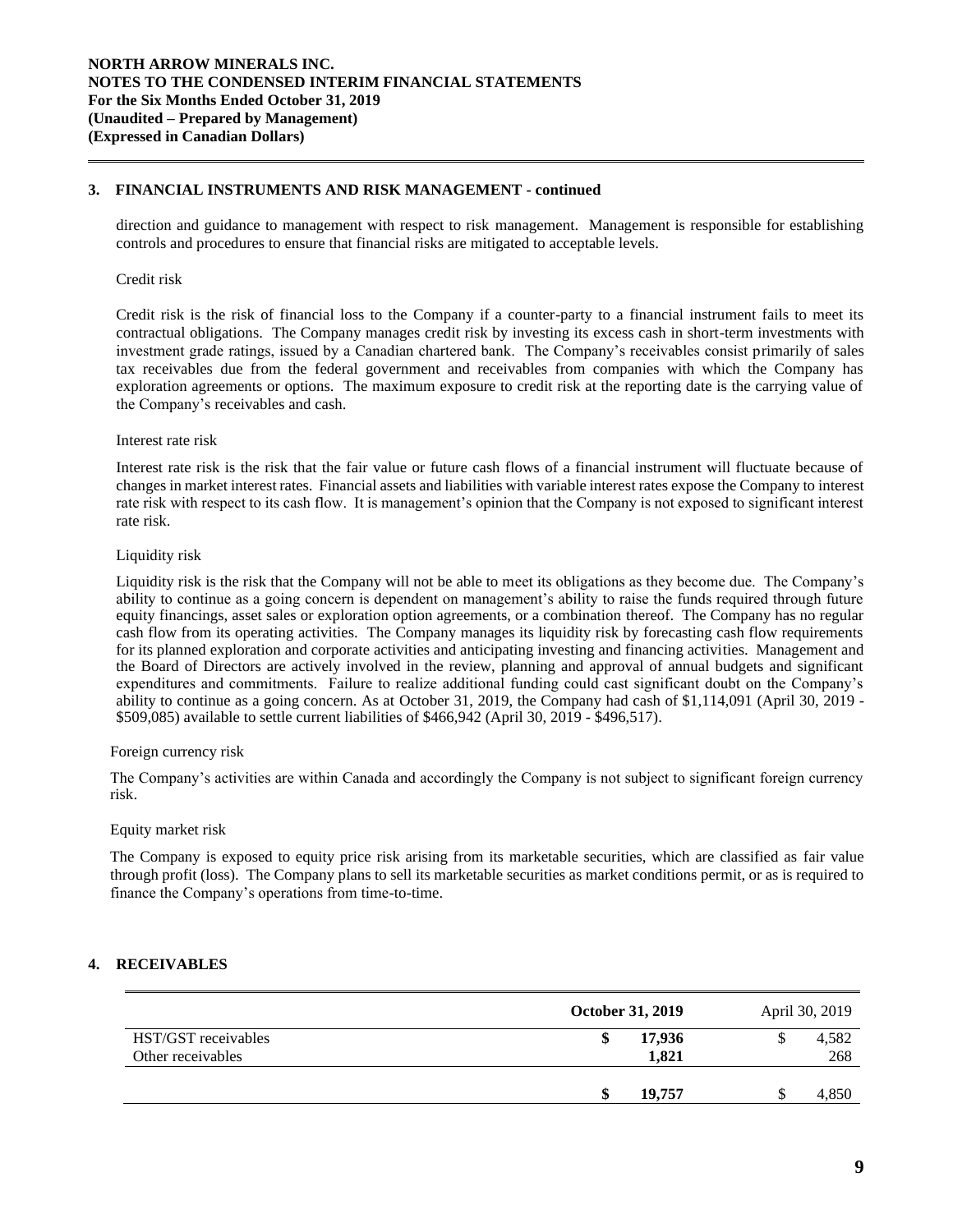### **NORTH ARROW MINERALS INC. NOTES TO THE CONDENSED INTERIM FINANCIAL STATEMENTS For the Six Months Ended October 31, 2019 (Unaudited – Prepared by Management) (Expressed in Canadian Dollars)**

## **5. MARKETABLE SECURITIES**

|                                                   | Cost      | <b>Unrealized</b><br>Gain (Loss)<br>on AFS<br><b>Securities</b> | Cost of<br><b>FVTPL</b><br><b>Securities</b><br><b>Sold</b> | Gain (Loss)<br>on FVTPL<br><b>Securities</b><br><b>Fair Valued</b> | <b>Fair Value</b> |
|---------------------------------------------------|-----------|-----------------------------------------------------------------|-------------------------------------------------------------|--------------------------------------------------------------------|-------------------|
| April 30, 2018                                    | \$354,012 | \$ (50,000)                                                     | \$(172,167)                                                 | \$(12, 845)                                                        | \$119,000         |
| Benchmark Metals Inc. -                           |           |                                                                 |                                                             |                                                                    |                   |
| 333,333 shares                                    |           |                                                                 |                                                             |                                                                    |                   |
| Clean Commodities Corp. -                         |           |                                                                 |                                                             | (24,000)                                                           | (24,000)          |
| 800,000 shares                                    |           |                                                                 |                                                             |                                                                    |                   |
| Rover Metals<br>Corp.<br>$\overline{\phantom{a}}$ | 25,000    |                                                                 |                                                             | 7,500                                                              | 32,500            |
| 500,000 shares                                    |           |                                                                 |                                                             |                                                                    |                   |
| April 30, 2019                                    | 379,012   | \$ (50,000)                                                     | (172, 167)                                                  | (29,345)                                                           | 127,500           |
| Benchmark Metals Inc. -                           |           |                                                                 |                                                             |                                                                    |                   |
| 58,333 shares                                     |           |                                                                 | (61, 875)                                                   | 7,583                                                              | (54,292)          |
| Dixie Gold Inc. (formerly                         |           |                                                                 |                                                             |                                                                    |                   |
| <b>Clean Commodities Corp.)</b>                   |           |                                                                 |                                                             |                                                                    |                   |
| 800,000 shares                                    |           |                                                                 |                                                             | 4,000                                                              | 4,000             |
| Rover Metals<br>$Corp. -$                         |           |                                                                 |                                                             |                                                                    |                   |
| 500,000 shares                                    |           |                                                                 |                                                             |                                                                    |                   |
| <b>October 31, 2019</b>                           | \$379,012 | \$ (50,000)                                                     | \$(234,042)                                                 | \$(17,762)                                                         | \$<br>77,208      |

- a) During the year ended April 30, 2018, the Company completed the sale of its 100% interest in the Contwoyto Project, Nunavut, including the Butterfly gold prospect, to Benchmark Metals Inc. ("Benchmark", previously Crystal Exploration Inc.) for \$205,000 consisting of consideration of \$100,000 and 333,333 common shares of Benchmark having a fair value of \$105,000. The Company retains a 1.0% gross overriding royalty on diamonds and a 1.0% net smelter return on precious and base metals. Half of the royalties can be purchased by Benchmark at any time with the payment of \$1.0 million. The Company will also receive conditional share payments of 166,666 Benchmark shares in the event that Benchmark reports an inferred gold resource exceeding 250,000 ounces associated with the Butterfly gold prospect and a further 166,666 Benchmark shares in the event Benchmark reports a separate inferred resource of at least 250,000 ounces of gold outside of the Butterfly area.
- b) During the year ended April 30, 2019, the Company completed the sale of certain assets to Rover Metals Corp. ("Rover") for consideration of 500,000 shares (received) having a fair value of \$25,000. Subsequent to the acquisition date, should Rover disclose an inferred, indicated or measured mineral resource of 500,000 ounces of gold within an area of interest, the Company shall be entitled to an additional \$100,000 payable in either cash or shares at the purchaser's discretion. In addition, should Rover disclose an inferred, indicated or measured mineral resource of 750,000 ounces of gold within the area of interest, North Arrow shall be entitled to an additional \$100,000 payable in either cash or shares at the purchaser's discretion.
- c) Effective October 16, 2019, Clean Commodities Corp. completed its corporate name change to Dixie Gold Inc. Subsequent to October 31, 2019, Dixie Gold Inc. announced a consolidation of its share capital on the basis of 4 old shares for 1 new share.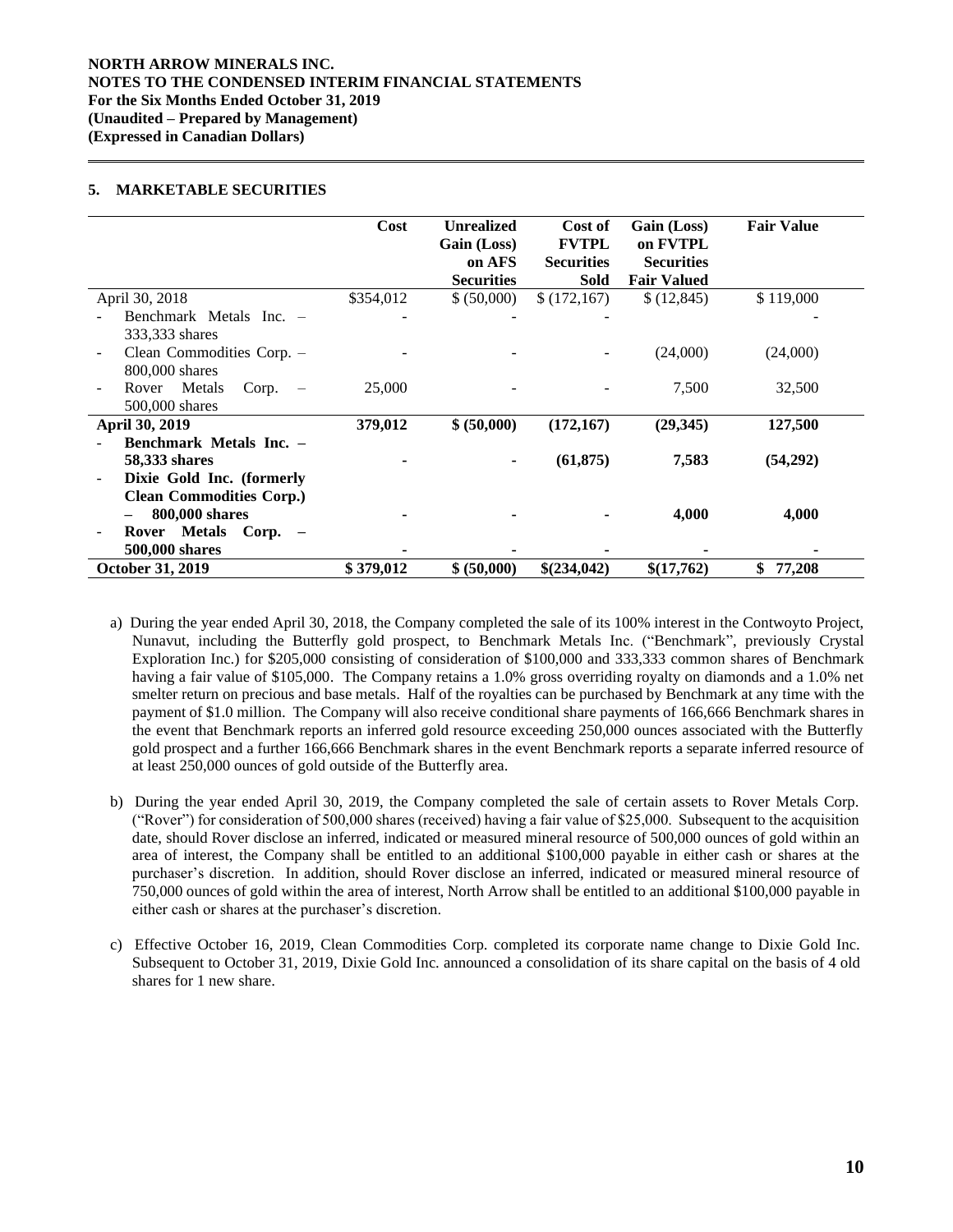# **6. EQUIPMENT**

|                                 | Office and computer<br>equipment | <b>Field</b><br>equipment | <b>Total</b>   |
|---------------------------------|----------------------------------|---------------------------|----------------|
| Cost                            |                                  |                           |                |
| Balance, April 30, 2018         | \$47,015                         | \$93,775                  | 140,790<br>\$. |
| Additions                       | 22,599                           |                           | 22,599         |
| Balance, April 30, 2019         | 69,614                           | 93,775                    | 163,389        |
| <b>Additions</b>                |                                  |                           |                |
| Balance, October 31, 2019       | \$69,614                         | \$93,775                  | \$163,389      |
|                                 |                                  |                           |                |
| <b>Accumulated Depreciation</b> |                                  |                           |                |
| Balance, April 30, 2018         | \$26,046                         | \$50,562                  | \$76,608       |
| Additions                       | 7,633                            | 8,642                     | 16,275         |
| Balance, April 30, 2019         | 33,679                           | 59,204                    | 92,883         |
| <b>Additions</b>                | 5,388                            | 3,456                     | 8,844          |
| Balance, October 31, 2019       | \$39,067                         | \$62,660                  | \$101,727      |
|                                 |                                  |                           |                |
| <b>Carrying amounts</b>         |                                  |                           |                |
| April 30, 2019                  | \$35,935                         | \$34,571                  | 70,506<br>\$   |
| October 31, 2019                | \$30,547                         | \$31,115                  | \$61,662       |

# **7. RIGHT OF USE ASSETS AND LEASE LIABILITIES**

| <b>Right of use assets</b>      | <b>Six Months ended</b> | Year ended April |
|---------------------------------|-------------------------|------------------|
|                                 | <b>October 31, 2019</b> | 30, 2019         |
| <b>Opening balance</b> (Note 2) | 129,778                 |                  |
| <b>Depreciation</b>             | (35,802)                |                  |
|                                 |                         |                  |
| <b>Ending Balance</b>           | 93,976                  |                  |

| <b>Lease Liabilities</b>        | <b>Six Months ended</b> |    | Year ended April |
|---------------------------------|-------------------------|----|------------------|
|                                 | <b>October 31, 2019</b> |    | 30, 2019         |
| <b>Opening balance</b> (Note 2) | 129,778                 | \$ |                  |
| <b>Lease payments</b>           | (40, 036)               |    |                  |
| <b>Finance cost</b>             | 2,500                   |    |                  |
| <b>Ending Balance</b>           | 92,242                  |    |                  |
|                                 |                         |    |                  |
| <b>Current</b>                  | \$<br>75,316            | S  |                  |
| Long-term                       | 16,926                  |    |                  |
|                                 | 92,242                  |    |                  |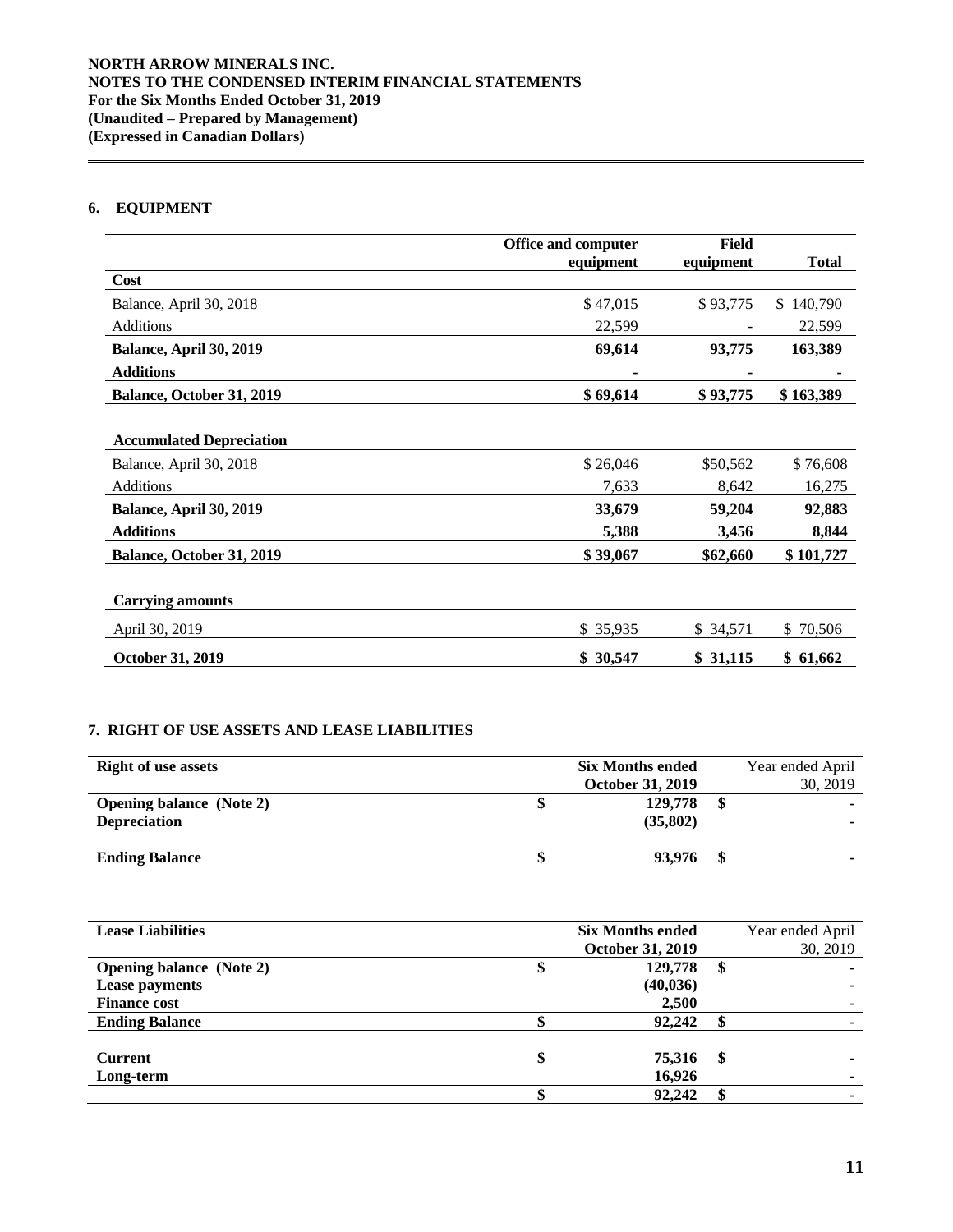# **8. EXPLORATION AND EVALUATION ASSETS**

|                                                               | April 30, 2019       | <b>Expended</b><br><b>During</b><br>the Period | <b>Write-offs</b><br><b>During</b><br>the Period | October 31,<br>2019 |
|---------------------------------------------------------------|----------------------|------------------------------------------------|--------------------------------------------------|---------------------|
| <b>Diamond Properties</b>                                     |                      |                                                |                                                  |                     |
| Lac de Gras, Canada                                           |                      |                                                |                                                  |                     |
| <b>Exploration costs</b>                                      | \$235,404            | \$                                             | \$                                               | \$235,404           |
| Acquisition and tenure costs                                  | 277,918              |                                                |                                                  | 277,918             |
| Geological, data collection and assays                        | 153,559              |                                                |                                                  | 153,559             |
| Office and salaries                                           | 134,040              |                                                |                                                  | 134,040             |
|                                                               | 800,921              | $\blacksquare$                                 | $\blacksquare$                                   | 800,921             |
| Pikoo, Canada                                                 |                      |                                                |                                                  |                     |
| <b>Exploration</b> costs                                      | 1,259,526            | 359                                            |                                                  | 1,259,885           |
| Drilling                                                      | 2,085,859            |                                                |                                                  | 2,085,859           |
| Acquisition and tenure costs                                  | 217,782              |                                                |                                                  | 217,782             |
| Geological, data collection and assays                        | 1,597,248            |                                                |                                                  | 1,597,248           |
| Office and salaries                                           | 644,946              | 3,462                                          |                                                  | 648,408             |
| Contribution from joint-venture partner                       | (637, 813)           |                                                |                                                  | (637, 813)          |
|                                                               | 5,167,548            | 3,821                                          | $\blacksquare$                                   | 5,171,369           |
| Loki, Canada                                                  |                      |                                                |                                                  |                     |
| <b>Exploration</b> costs                                      | 443,655              | 55,403                                         |                                                  | 499,058             |
| Drilling                                                      | 296,657              |                                                |                                                  | 296,657             |
| Acquisition and tenure costs                                  | 57,524               | 16,844                                         |                                                  | 74,368              |
| Geological, data collection and assays                        | 204,754              | 61,311                                         |                                                  | 266,065             |
| Office and salaries                                           | 167,555              | 43,753                                         |                                                  | 211,308             |
| Recoveries                                                    | (270,000)            | (351,000)                                      | $\blacksquare$                                   | (621,000)           |
|                                                               | 900,145              | (173, 689)                                     | ٠                                                | 726,456             |
| Naujaat, Canada                                               |                      |                                                |                                                  |                     |
| <b>Exploration</b> costs                                      | 849,587              | 104,534                                        |                                                  | 954,121             |
| Drilling                                                      | 1,464,020            |                                                |                                                  | 1,464,020           |
| Acquisition and tenure costs                                  | 378,528              | 22,781                                         |                                                  | 401,309             |
| Geological, data collection and assays                        | 4,916,690            | 118,605                                        |                                                  | 5,035,295           |
| Office and salaries                                           | 867,712              | 93,832                                         |                                                  | 961,544             |
|                                                               | 8,476,537            | 339,752                                        |                                                  | 8.816.289           |
|                                                               |                      |                                                |                                                  |                     |
| Mel, Canada                                                   |                      |                                                |                                                  |                     |
| <b>Exploration</b> costs                                      | 1,341,032            | 624                                            |                                                  | 1,341,656           |
| Drilling                                                      | 465,004              |                                                |                                                  | 465,004             |
| Acquisition and tenure costs                                  | 288,085              | 16,046                                         |                                                  | 304,131             |
| Geological, data collection and assays<br>Office and salaries | 991,850              | 2,604<br>29,162                                | $\blacksquare$                                   | 994,454<br>357,957  |
|                                                               | 328,795<br>3,414,766 | 48,436                                         | ä,                                               | 3,463,202           |
|                                                               |                      |                                                |                                                  |                     |
| <b>TOTAL</b>                                                  | \$<br>18,759,917     | \$218,320                                      | \$                                               | 18,978,237<br>\$    |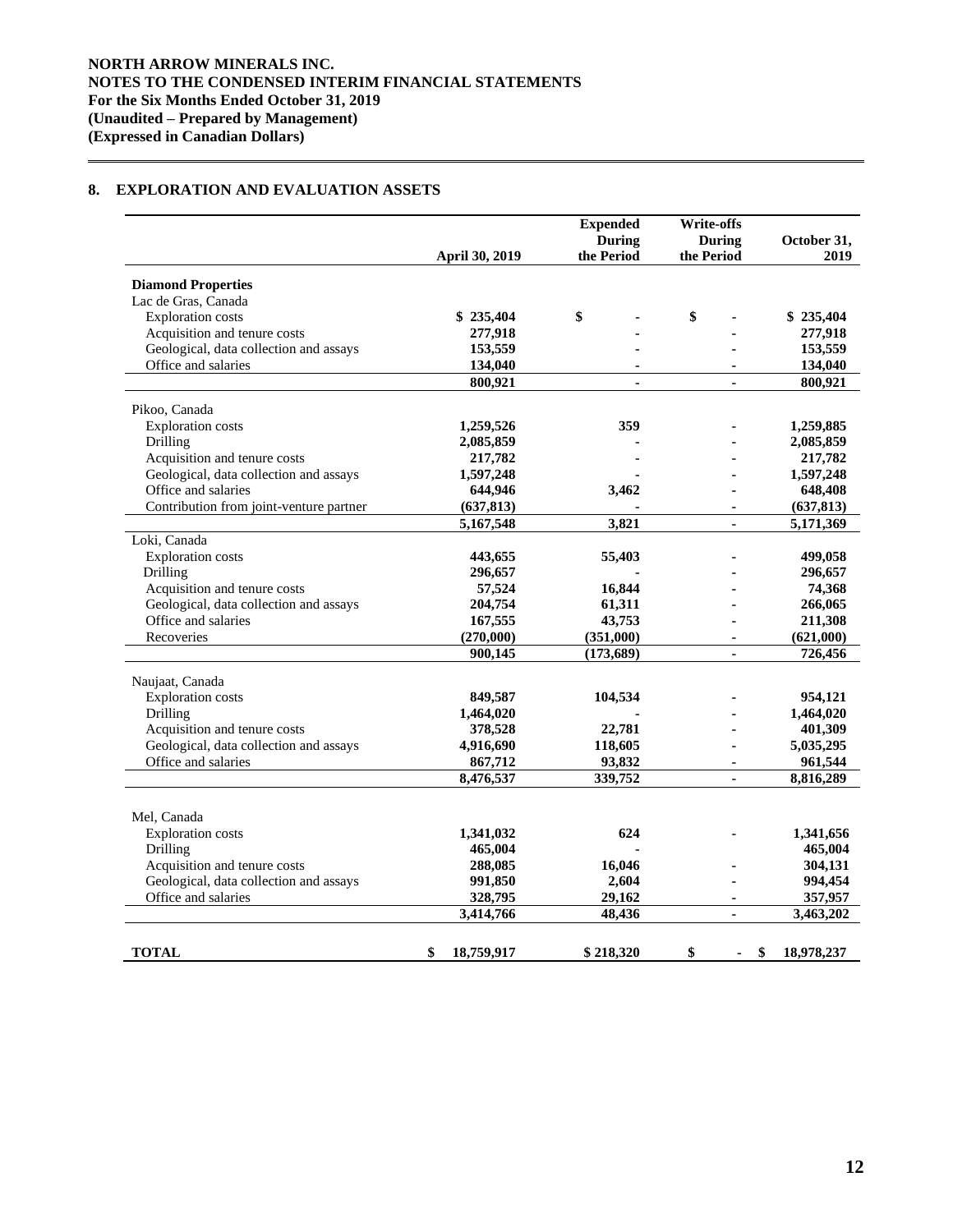# **8. EXPLORATION AND EVALUATION ASSETS -continued**

|                                                               |                       | Expended<br>During       | Write-offs<br>During     |                      |  |
|---------------------------------------------------------------|-----------------------|--------------------------|--------------------------|----------------------|--|
|                                                               | April 30, 2018        | the Year                 | the Year                 | April 30, 2019       |  |
| <b>Diamond Properties</b>                                     |                       |                          |                          |                      |  |
| Lac de Gras, Canada                                           |                       |                          |                          |                      |  |
| <b>Exploration</b> costs                                      | \$235,404             | \$                       | \$                       | \$235,404            |  |
| Acquisition and tenure costs                                  | 277,918               |                          |                          | 277,918              |  |
| Geological, data collection and assays                        | 153,559               |                          |                          | 153,559              |  |
| Office and salaries                                           | 134,040               |                          |                          | 134,040              |  |
|                                                               | 800,921               | $\overline{\phantom{a}}$ | $\overline{\phantom{a}}$ | 800,921              |  |
| Pikoo, Canada                                                 |                       |                          |                          |                      |  |
| <b>Exploration</b> costs                                      | 1,257,815             | 1,711                    |                          | 1,259,526            |  |
| Drilling                                                      | 2,085,859             |                          |                          | 2,085,859            |  |
| Acquisition and tenure costs                                  | 213,660               | 4,122                    |                          | 217,782              |  |
| Geological, data collection and assays                        | 1,592,006             | 5,242                    |                          | 1,597,248            |  |
| Office and salaries                                           | 630,709               | 14,237                   |                          | 644,946              |  |
| Contribution from joint-venture partner                       | (637, 813)            |                          |                          | (637, 813)           |  |
|                                                               | 5,142,236             | 25,312                   | $\overline{a}$           | 5,167,548            |  |
| Loki, Canada                                                  |                       |                          |                          |                      |  |
| <b>Exploration</b> costs                                      | 385.581               | 58,074                   |                          | 443,655              |  |
| Drilling                                                      | 269,829               | 26,828                   |                          | 296,657              |  |
| Acquisition and tenure costs                                  | 56,924                | 600                      |                          | 57,524               |  |
| Geological, data collection and assays                        | 169,291               | 35.463                   |                          | 204,754              |  |
| Office and salaries                                           | 138,439               | 29,116                   |                          | 167,555              |  |
| Recoveries                                                    | (144, 500)<br>875,564 | (125,500)<br>24,581      | $\overline{a}$<br>$\Box$ | (270,000)<br>900,145 |  |
|                                                               |                       |                          |                          |                      |  |
| Naujaat, Canada                                               |                       |                          |                          |                      |  |
| <b>Exploration</b> costs                                      | 733,146               | 116,441                  |                          | 849,587              |  |
| Drilling                                                      | 1,464,020             |                          |                          | 1,464,020            |  |
| Acquisition and tenure costs                                  | 337,152               | 41,376                   |                          | 378,528              |  |
| Geological, data collection and assays<br>Office and salaries | 4,669,946             | 246,744                  |                          | 4,916,690            |  |
|                                                               | 713,048<br>7,917,312  | 154,664<br>559,225       | $\overline{\phantom{a}}$ | 867,712<br>8,476,537 |  |
|                                                               |                       |                          |                          |                      |  |
| Luxx, Canada                                                  |                       |                          |                          |                      |  |
| <b>Exploration</b> costs                                      | 50,420                |                          | (50, 420)                |                      |  |
| Acquisition and tenure costs                                  | 138,733               |                          | (138.733)                |                      |  |
| Geological, data collection and assays<br>Office and salaries | 121,301               | $\overline{\phantom{a}}$ | (121, 301)               |                      |  |
|                                                               | 44,793<br>355,247     | $\overline{\phantom{a}}$ | (44, 793)<br>(355, 247)  |                      |  |
|                                                               |                       |                          |                          |                      |  |
| Mel, Canada                                                   |                       |                          |                          |                      |  |
| <b>Exploration</b> costs                                      | 204,085               | 1,136,947                |                          | 1,341,032            |  |
| Drilling                                                      |                       | 465,004                  |                          | 465,004              |  |
| Acquisition and tenure costs                                  | 287,338               | 747                      |                          | 288,085              |  |
| Geological, data collection and assays                        | 634,677               | 357,173                  |                          | 991,850              |  |
| Office and salaries                                           | 122,670               | 206,125                  |                          | 328,795              |  |
|                                                               | 1,248,770             | 2,165,996                |                          | 3,414,766            |  |
|                                                               |                       |                          |                          |                      |  |
| <b>TOTAL</b>                                                  | 16,340,050<br>\$      | \$2,775,114              | \$ (355,247)             | \$<br>18,759,917     |  |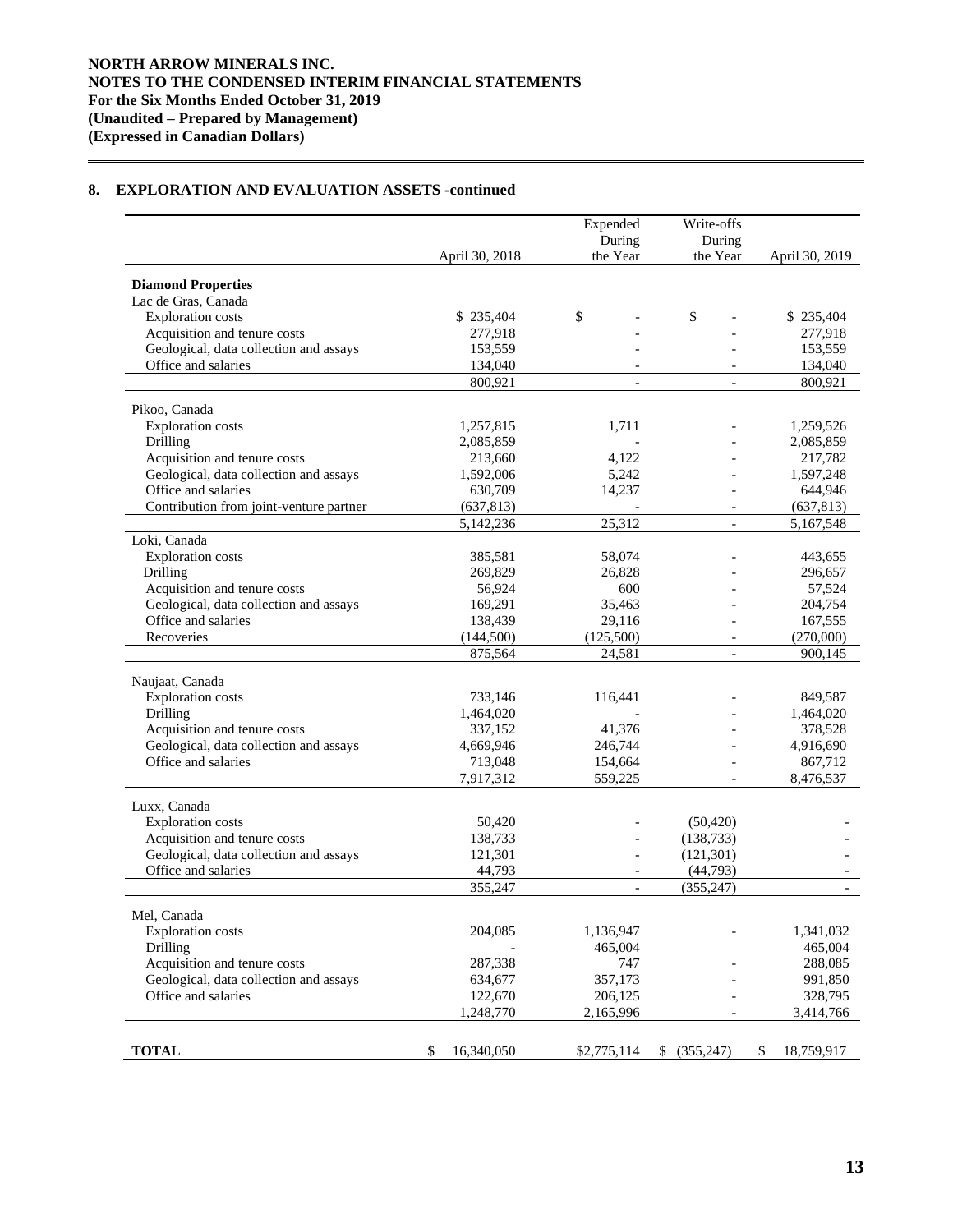## **8. EXPLORATION AND EVALUATION ASSETS - continued**

Title to exploration and evaluation assets involves certain inherent risks due to the difficulties of determining the validity of certain claims as well as the potential for problems arising from the frequently ambiguous conveyancing history characteristic of many exploration and evaluation assets. The Company has investigated title to all of its exploration and evaluation assets and, to the best of its knowledge, title to all of these assets are in good standing.

### **Diamond Properties, Canada**

### *Lac de Gras project, Northwest Territories*

In August 2011, the Company entered into an option agreement with Dominion Diamond Mines ("Dominion"), and Springbok Holdings Inc. ("Springbok"), to jointly explore Springbok and the Company's Lac de Gras property and Dominion's land holdings contiguous to Springbok and the Company's Lac de Gras property (collectively, the "JV Property"). Subsequently in accordance with the terms of the agreement, Dominion incurred more than \$5,000,000 of exploration expenditures and earned a 55% interest in the joint venture and the Company and Springbok shared equally a 45% interest in the JV Property.

On October 24, 2012, the Company entered into an agreement to acquire Springbok's interest in the JV Property (the "Springbok Interests") for 1,000,000 common shares in the Company issued at a value of \$235,000. As additional consideration, in the event that the Company subsequently incurs \$2 million in joint venture expenditures on the JV Property, the Company will issue to Springbok that number of common shares of the Company having a value of \$1 million. A director of the Company is a principal of Springbok.

In October 2015, the Company and Dominion finalized a joint venture agreement having an effective date of June 1, 2015 to govern the ongoing evaluation, on the basis of a 45%/55% (North Arrow/Dominion) joint venture, of the JV Property. Subsequent to December 2015, the Company has elected not to contribute its proportionate share of costs to the 2016, 2017, 2018 and 2019 exploration programs and as a result holds an approximate 22% interest in the joint venture as at October 31, 2019.

## *Naujaat project, Nunavut*

The Company maintains a 100% interest in the Naujaat diamond project. This interest is subject to a February 15, 2017 agreement under which Stornoway Diamond Corporation ("Stornoway") retains a 0.5% gross overriding royalty ("GOR") and net smelter royalty ("NSR") on diamond, precious metals and base metal production from the Naujaat project and the Company agreed to pay Stornoway \$2.5 million at the time the first royalty payments relating to the Naujaat project are payable.

The Naujaat project is also subject to an additional 3% NSR on metals and a 3% gross production royalty ("GPR") on industrial minerals, including diamonds. Effective November 21, 2016, the Company reached an agreement with the underlying royalty holder where each of the NSR and GPR may be reduced to from 3% to 1% subject to future contingent cash payments totaling \$5.15 million and future staged exploration expenditures totalling \$20 million.

## *Pikoo project, Saskatchewan*

The Company maintains a 100% interest in the Pikoo diamond project. This interest is subject to a February 15, 2017 agreement under which Stornoway retains a 1.0% gross overriding royalty ("GOR") and net smelter royalty ("NSR") on diamond, precious metal and base metal production from the Pikoo project, and the Company agreed to pay Stornoway \$1.25 million at the time the first royalty payments relating to the Pikoo project are payable.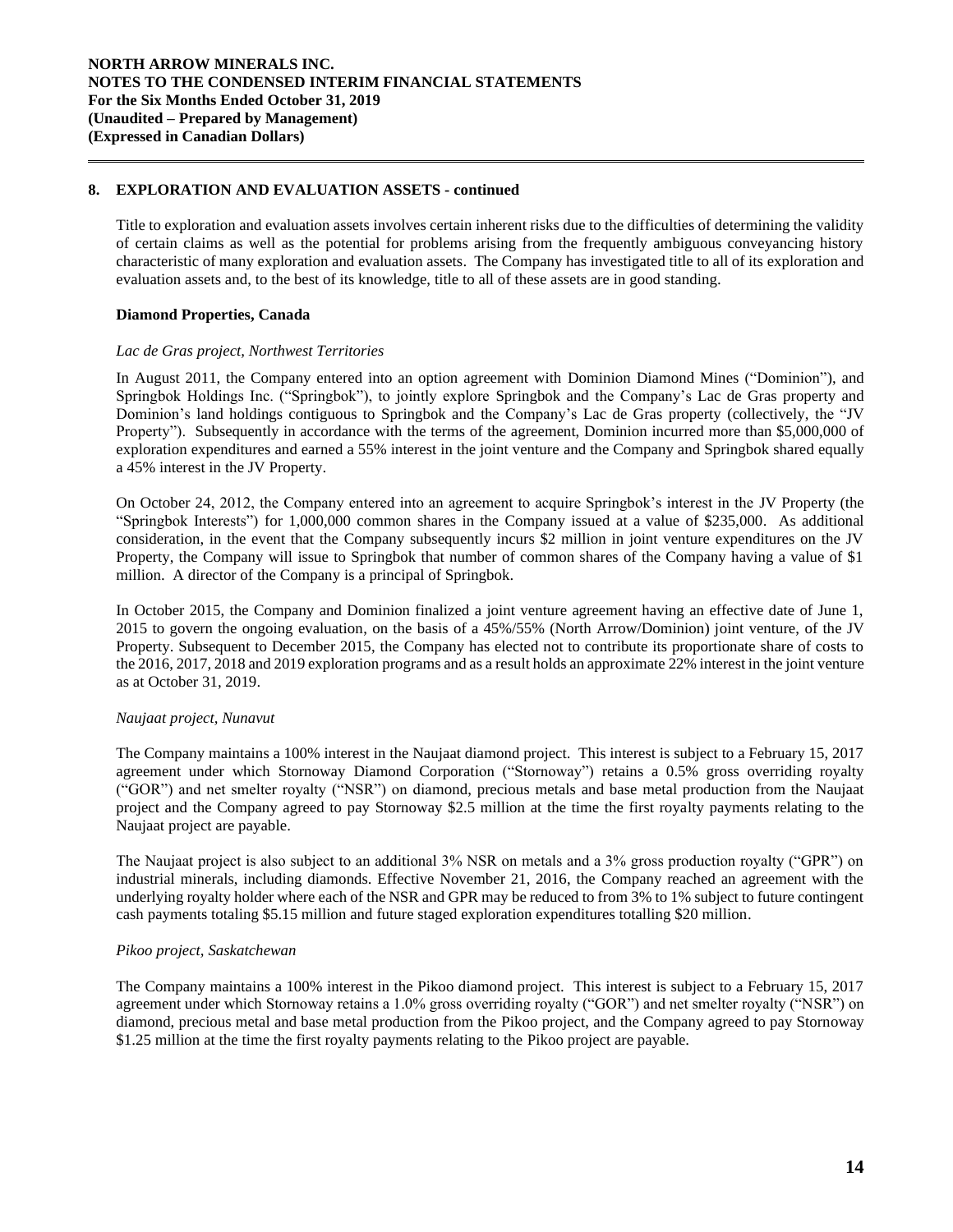## **8. EXPLORATION AND EVALUATION ASSETS - continued**

### **Diamond Properties, Canada – continued**

#### *Loki project, Northwest Territories*

The Company maintains a 100% interest in the Loki diamond project subject to royalties ranging from 1.25% to 1.5% on diamonds and base and precious metals granted to Umgeni Holdings International Limited ("Umgeni") pursuant to the terms of a January 25, 2016 royalty purchase agreement. Effective July 31, 2019, the royalty purchase agreement was amended to grant Umgeni increased royalties ranging to 2% for \$266,000 (received). Umgeni is a private company of which a director of the Company is a beneficiary of the sole shareholder.

#### *Mel project, Nunavut*

The Company maintains a 100% interest in the Mel diamond project in Nunavut. The project was acquired from Anglo Celtic Exploration Ltd., a private company controlled by a director, for 250,000 warrants entitling the holder to acquire 250,000 shares at a price of \$0.65 per share and is subject to a 1% GOR payable to Anglo Celtic Exploration Ltd. The Company retains the right to buy back one half of the GOR for \$1,000,000 at any time. During the year ended April 30, 2019 the warrants expired unexercised.

### *Luxx project, Nunavut*

The Company maintains a 100% interest in the Luxx diamond project in Nunavut. The project was acquired from Anglo Celtic Exploration Ltd., a private company controlled by a director, for 250,000 warrants entitling the holder to acquire 250,000 shares at a price of \$0.65 per share and is subject to a 1% GOR payable to Anglo Celtic Exploration Ltd. The Company retains the right to buy back one half of the gross overriding royalty for \$1,000,000 at any time. During the year ended April 30, 2019, the warrants expired unexercised. During the year ended April 30, 2019, the Company wrote off \$355,247 of exploration and evaluation expenses related to the property due to the lack of active exploration on the property over the last three years.

## **9. ACCOUNTS PAYABLE AND ACCRUED LIABILITIES**

|                                       | <b>October 31, 2019</b> |                    | April 30, 2019           |  |
|---------------------------------------|-------------------------|--------------------|--------------------------|--|
| Trade payables<br>Accrued liabilities | ъ                       | 144,557<br>247,069 | \$<br>222,517<br>274,000 |  |
|                                       |                         | 391,626            | 496,517                  |  |

Included in accrued liabilities is a provision of \$241,000 for estimated costs related to the demobilization of equipment in Nunavut over the next two years.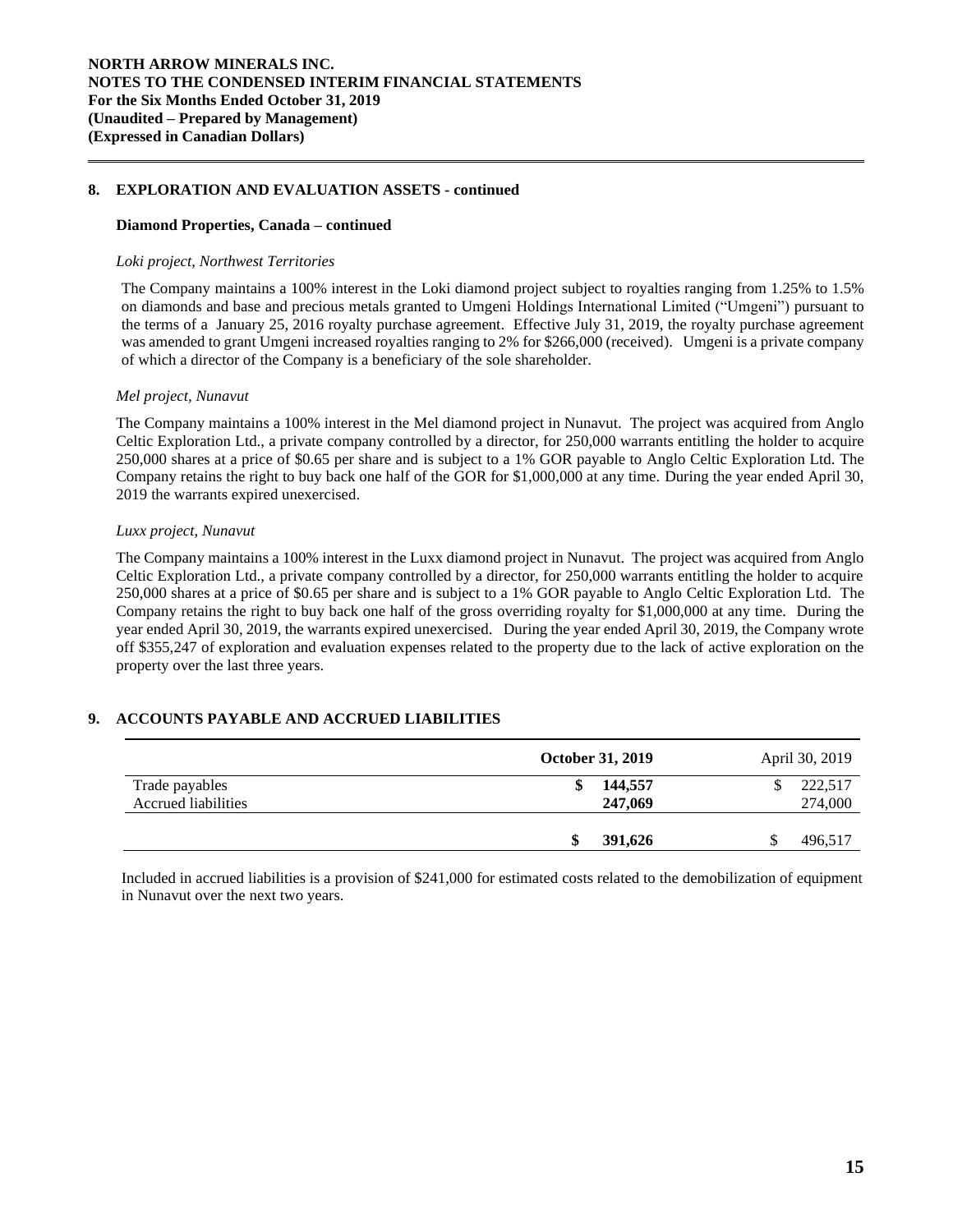## **10. CAPITAL STOCK AND RESERVES**

#### **Authorized share capital**

The authorized share capital of the Company is an unlimited number of common shares without par value.

#### **Share issuances**

- a) On May 18, 2017, the Company completed a non-brokered private placement of 20,000,000 units at a price of \$0.25 per unit for gross proceeds of \$5,000,000. Each unit consisted of one common share and one common share purchase warrant. At May 18, 2017, the Company's market price was \$0.215 per share: accordingly, \$700,000 of the proceeds were assigned to the value of the warrants under the residual method. Each warrant entitles the holder to purchase one additional common share at a price of \$0.40 per share for a period of three years. On July 31, 2019, the Company extended the expiry date of the warrants by two years and reduced the exercise price of the warrants to \$0.225.
- b) On June 19, 2018, the Company issued 10,135,000 flow-through shares at a price of \$0.20 per share and 6,481,717 non-flow-through units at a price of \$0.17 per unit for gross proceeds of \$3,128,892. Each non-flow-through unit consisted of a non-flow through common share and a transferrable warrant that entitles the holder to purchase one common share at a price of \$0.30 for a period of 24 months. The flow-through shares were issued at a premium which was determined to be \$304,050 and this was initially recorded as a deferred premium liability. During the year ended April 30, 2019, the Company incurred eligible exploration expenditures and credited to other income the deferred premium of \$304,050. Finders' fees and costs of \$90,169 were payable in connection with these private placements. On July 31, 2019, the Company extended the expiry date of all 6,481,717 warrants by two years and reduced the exercise price of 5,070,887 of the warrants to \$0.225.
- c) On July 31, 2019, the Company issued 17,904,286 units at a price of \$0.07 per unit for gross proceeds of \$1,253,300. Each unit consisted of one common share and a transferrable warrant that entitles the holder to purchase one additional common share at a price of \$0.10 for a period of 60 months. Finders' fees and costs of \$24,464 were payable in connection with the private placement. At October 31, 2019 the Company's market price was \$0.06 per share: accordingly, \$179,043 of the proceeds were assigned to the value of the warrants under the residual method.

### **Stock options and warrants**

At the Company's Annual General Meeting held on December 19, 2019, the shareholders ratified the stock option plan (the "Plan"). The Plan gives the directors the authority to grant options to directors, officers, employees and consultants. The maximum number of shares to be issued under the Plan is 10% of the issued and outstanding common shares at the time of the grant. The exercise price of each option granted shall not be less than the market price at the date of grant less a discount up to 25% in accordance with the policies of the TSX Venture Exchange ("TSXV").

Options granted typically have a term up to 5 years with vesting provisions determined by the directors in accordance with TSXV policies for Tier 2 Issuers, with a typical vesting period of 25% upon grant and 25% every six months thereafter.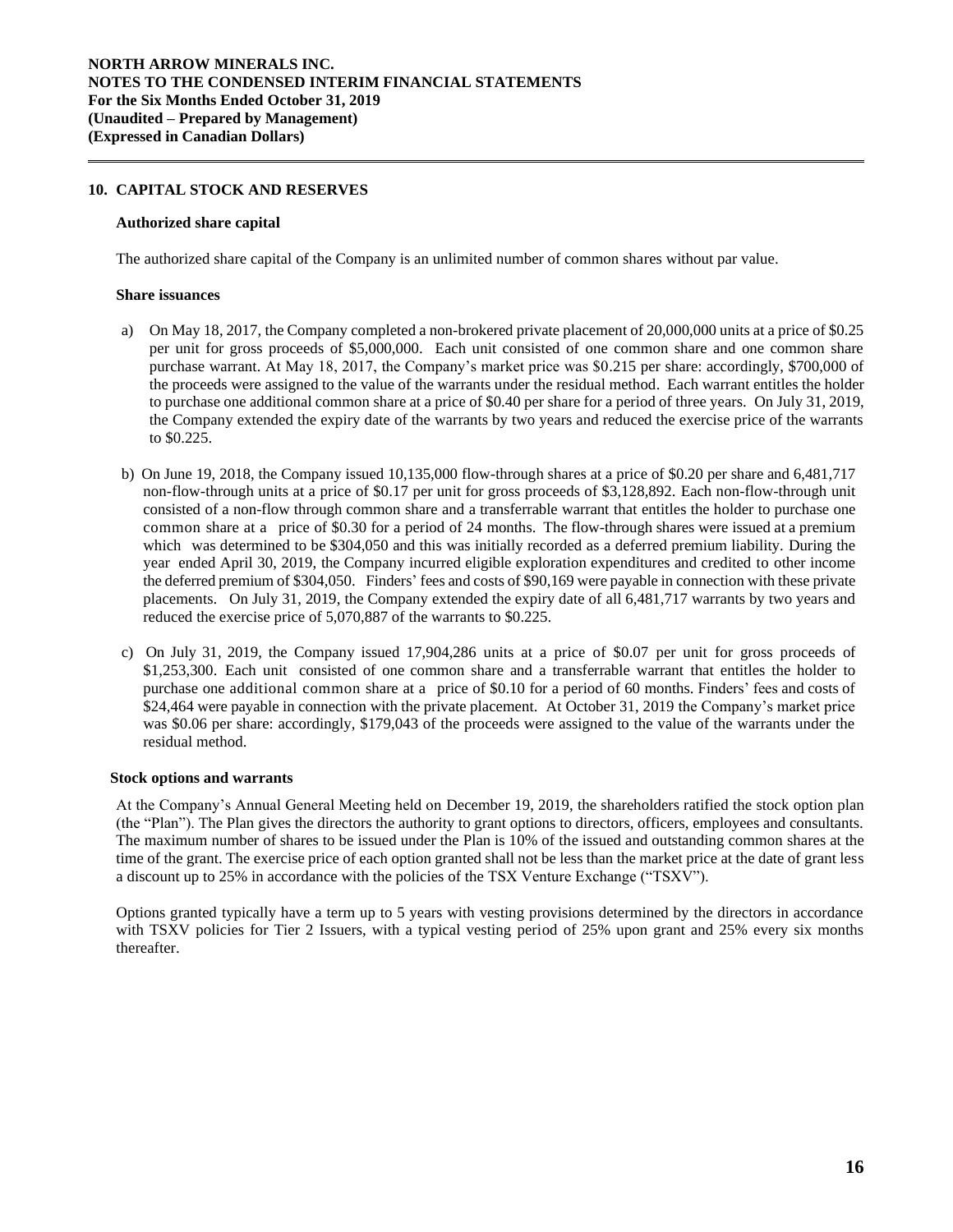## **10. CAPITAL STOCK AND RESERVES – continued**

### **Stock options and warrants – continued**

As at October 31, 2019, the following stock options were outstanding:

| Number of     | Exercise | Number of            |                    |
|---------------|----------|----------------------|--------------------|
| <b>Shares</b> | Price    | <b>Shares Vested</b> | <b>Expiry Date</b> |
| 200,000       | 0.54     | 200,000              | *December 16, 2019 |
| 2,230,000     | 0.27     | 2,230,000            | June 23, 2022      |
| 150,000       | 0.25     | 150,000              | November 21, 2022  |
| 2,070,000     | 0.27     | 2,070,000            | May 10, 2023       |
| 2,695,000     | 0.20     | 2,021,250            | July 12, 2023      |
| 7,345,000     |          | 6,671,250            |                    |

Subsequent to October 31, 2019, 200,000 options expired unexercised.

Subsequent to October 31, 2019, the Company granted 2,970,000 stock options to directors, officers, consultants and employees entitling the holders to acquire one share in the capital of the Company at a price of \$0.10 per share for a period of five years.

A summary of the Company's stock option activity is as follows:

|                           |             | Weighted              |
|---------------------------|-------------|-----------------------|
|                           | Number      | Average               |
|                           | of Options  | <b>Exercise Price</b> |
| Balance, April 30, 2018   | 6,520,000   | \$0.38                |
| Options expired           | (3,337,500) | 0.42                  |
| Options extended          | 2,075,000   | 0.27                  |
| Options granted           | 2,695,000   | 0.20                  |
| Balance, April 30, 2019   | 7,952,500   | 0.28                  |
| Options expired           | (607,500)   | (0.60)                |
| Options granted           |             |                       |
| Balance, October 31, 2019 | 7,345,000   | \$0.25                |

### **Share-based compensation**

During the six months ended October 31, 2019, the Company extended nil stock options (2018 - 2,075,000) and granted nil stock options (2018 - 2,695,000) having a total fair value of \$nil (2018 - \$714,496) and a weighted average grant-date value of \$nil (2018 - \$0.15) per option. During the six months ended October 31, 2019, the Company recognized share-based compensation of \$56,184 (2018 – \$518,214) relating to options vested during the period. The fair value of options granted was estimated on the date of grant using the Black-Scholes option pricing model, with the following assumptions:

|                                 | October 31, 2019 | April 30, 2019 |
|---------------------------------|------------------|----------------|
| Risk-free interest rate         |                  | 1.75%          |
| Expected dividend yield         |                  | Nil            |
| Expected stock price volatility |                  | 115.02%        |
| Expected life                   | -                | 5 years        |
| Expected forfeiture rate        | -                | Nil            |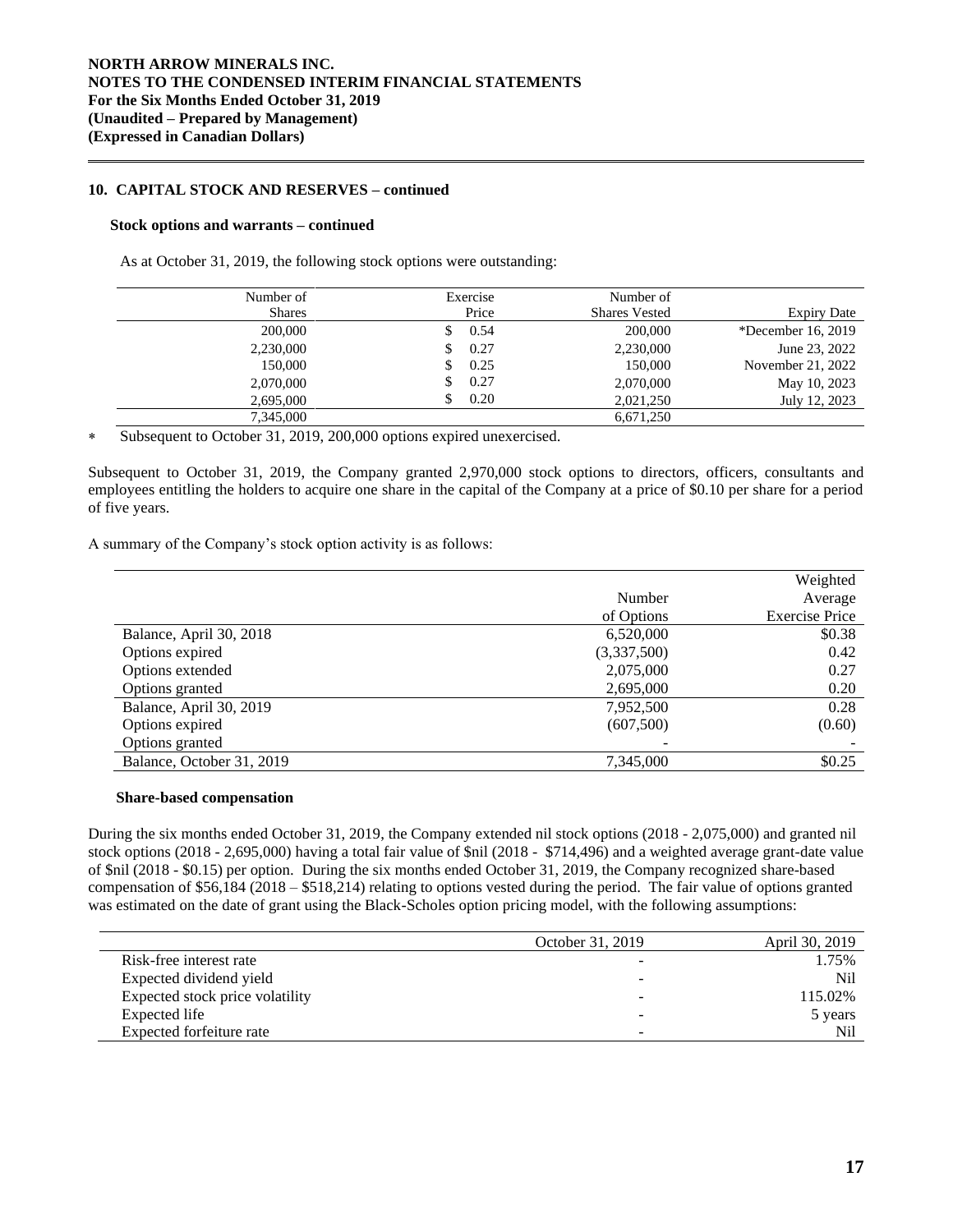## **10. CAPITAL STOCK AND RESERVES – continued**

#### **Stock options and warrants – continued**

A summary of the Company's warrant activity is as follows:

|                           | Number     | Weighted              |
|---------------------------|------------|-----------------------|
|                           | of         | Average               |
|                           | Warrants   | <b>Exercise Price</b> |
|                           |            |                       |
| Balance, April 30, 2018   | 20,500,000 | $*$ \$0.235           |
| Expired                   | (500,000)  | 0.65                  |
| Issued                    | 5,070,887  | $*0.225$              |
| <b>Issued</b>             | 1,410,830  | 0.30                  |
|                           |            |                       |
| Balance, April 30, 2019   | 26,481,717 | 0.24                  |
| Expired                   |            |                       |
| <b>Issued</b>             | 17,904,286 | 0.10                  |
| Balance, October 31, 2019 | 44,386,003 | \$0.18                |

\* Exercise price of 25,070,887 amended July 31, 2019 to \$0.225 per share. The numbers have been restated to reflect this repricing.

| Number of Warrants/ Shares | <b>Exercise Price</b> | <b>Expiry Date</b> |  |
|----------------------------|-----------------------|--------------------|--|
|                            |                       |                    |  |
| 20,000,000                 | $*$ \$0.225           | **May 17, 2022     |  |
| 5,070,887                  | $*$ \$0.225           | **June 19, 2022    |  |
| 1,410,830                  | \$0.30                | **June 19, 2022    |  |
| 17,904,286                 | \$0.10                | July 31, 2024      |  |
| 44,386,003                 |                       |                    |  |

As at October 31, 2019, the following warrants were outstanding:

\* Exercise price amended July 31, 2019 to \$0.225.

\*\* Expiry date was amended July 31, 2019 to May 17, 2022 and June 19, 2022 respectively.

## **11. RELATED PARTY TRANSACTIONS**

Details of the transactions between the Company and related parties not disclosed elsewhere in the financial statements are disclosed below.

The Company incurred the following transactions in the normal course of operations in connection with companies which have an officer and/or director in common.

- a) Paid or accrued consulting fees of \$9,000 (2018 \$9,000) to the Corporate Secretary of the Company. This amount is included in salaries disclosed below.
- b) Paid \$2,044 (2018 \$1,982) for office costs to a company controlled by a director.
- c) Charged related parties \$3,900 (2018 \$13,800) for rent, office and administrative costs.
- d) Included in other receivables is \$195 (2018 \$1,575) due from companies having a director or officers in common.